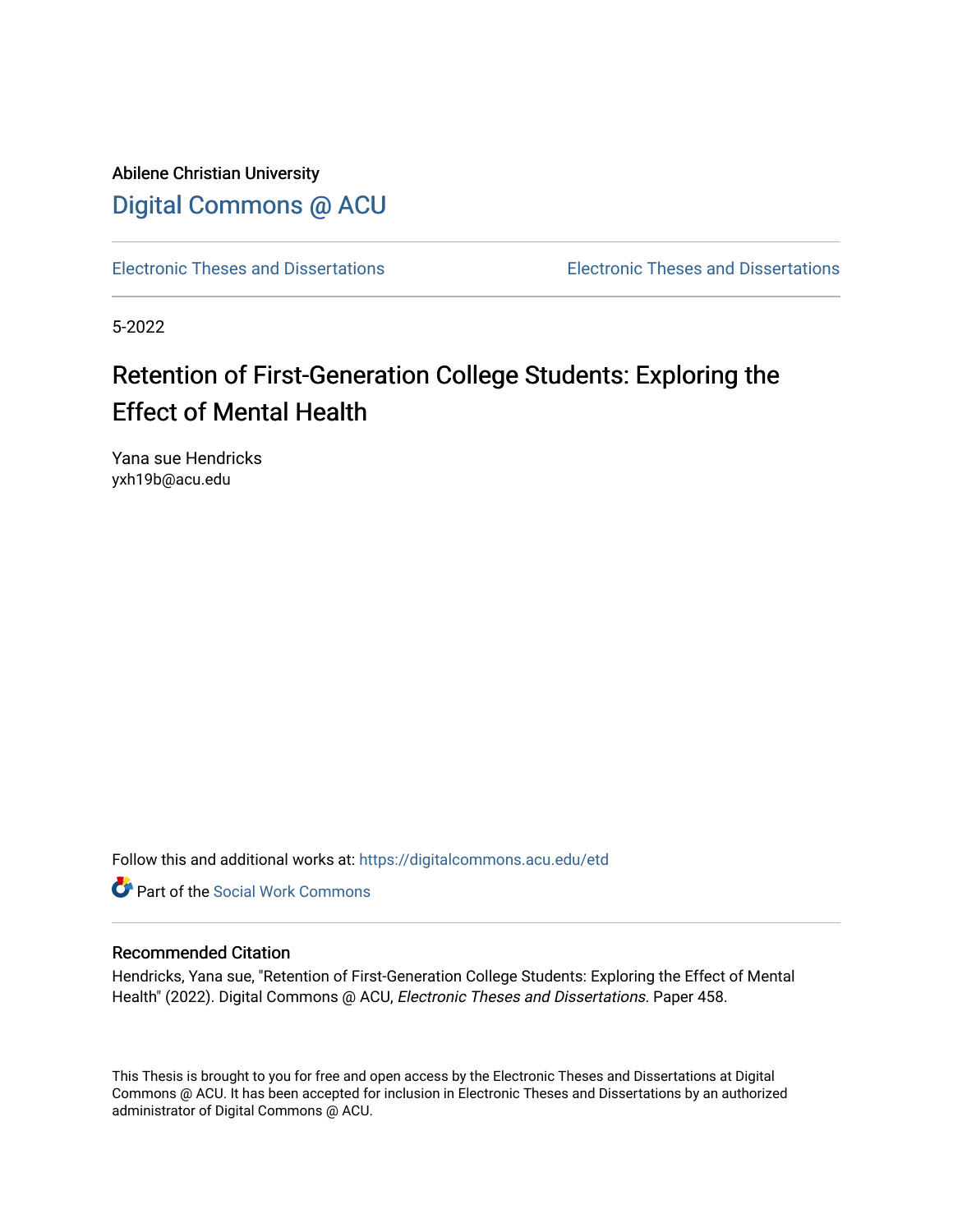### ABSTRACT

The retention of First-Generation College Students is an issue faced across different universities in the United States. FGCS are faced with various challenges that impact their enrollment in post-secondary institutions and these challenges are presented as the factors that affect retention in this study. This study attempts to analyze the three factors that affect the retention of FGCS which are mental health, financial well-being, and social support. Drawing participants, from a post-secondary program run by the Workforce Solutions of West Central Texas who attend colleges in West Central Texas. This study used a cross-sectional survey design to collect and analyze data from 12 students. The findings show that out of the three examined factors, psychological wellbeing had a moderating effect on the outcome variable retention risk which supported hypothesis one. The other two factors had no impact on the study, although social support could be significant if sample size was bigger.

The major limitation to this study was the sample size. However, the limitations in the study findings imply the need for services that support the psychological wellbeing of FGCS. It also implies the need for further research to be conducted for a more specific conclusion and is reflective of a larger sample size.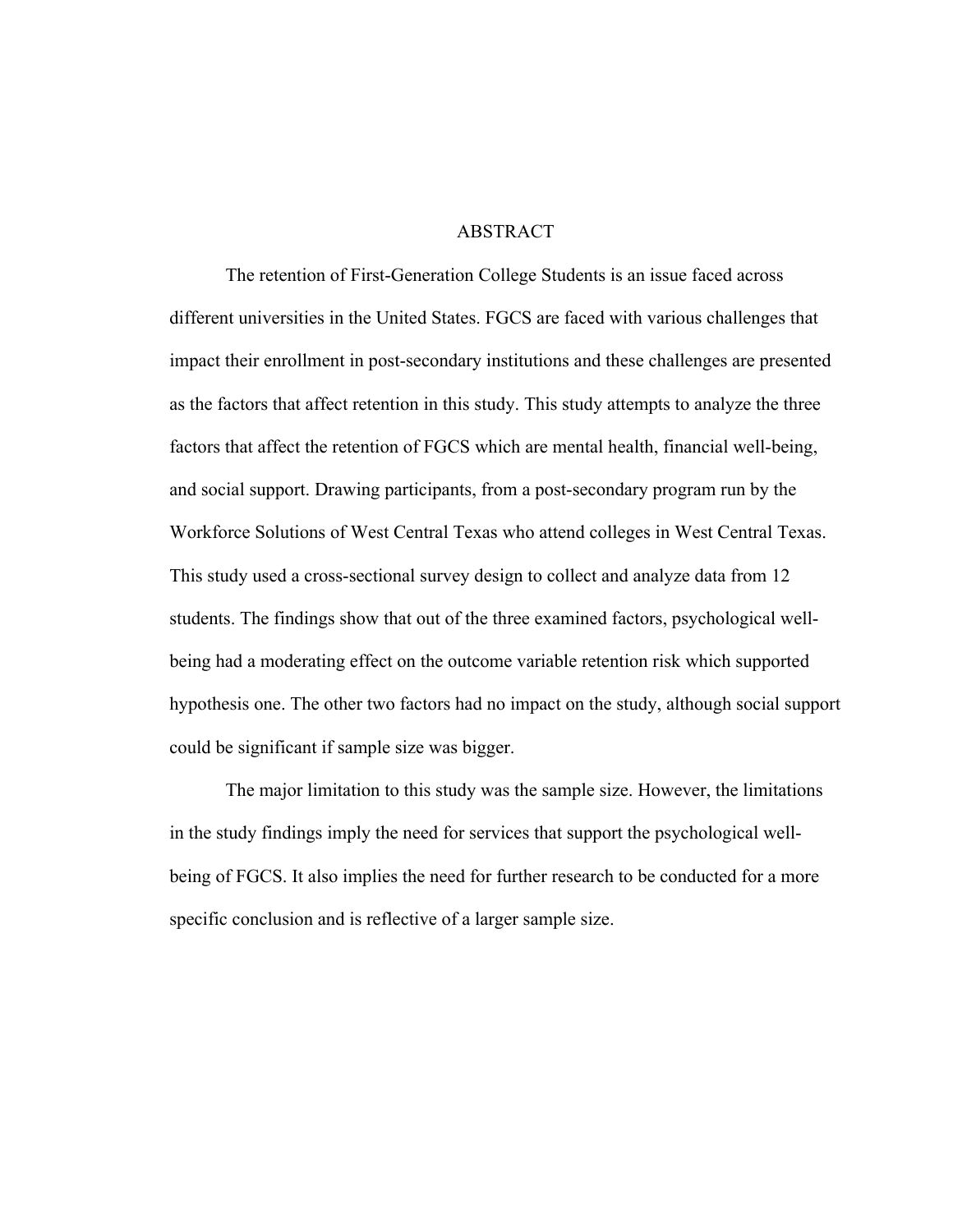# Retention of First-Generation College Students: Exploring the Effect of Mental Health

A Thesis

Presented to

The Faculty of the School of Social Work

Abilene Christian University

In Partial Fulfillment

Of the Requirements for the Degree

Master of Science in Social Work

By

Yana sue Hendricks

May 2022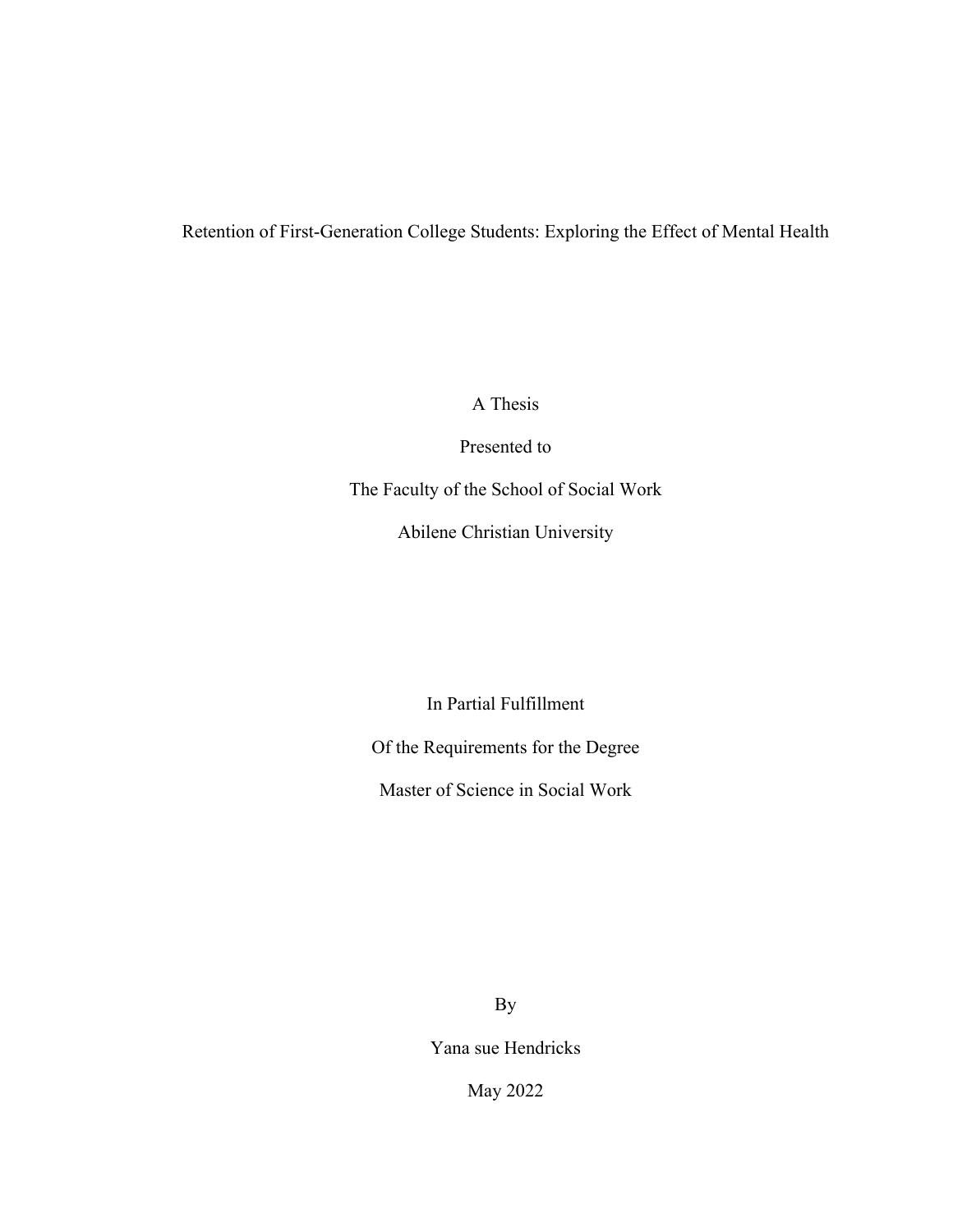This thesis, directed and approved by the committee for the thesis candidate Yana sue Hendricks, has been accepted by the Office of Graduate Programs of Abilene Christian University in partial fulfillment of the requirements for the degree

Master of Science in Social Work

Assistant Provost for Residential Graduate Programs

Date 4/27/2022

Thesis Committee

 $Z$ Kyeonghee Jang (Apr 27, 2022 14:37 CDT)

Dr. Kyeonghee Jang, Chair

Bephar of Ha

Dr. Stephanie Hamm

Dr. Tom Winter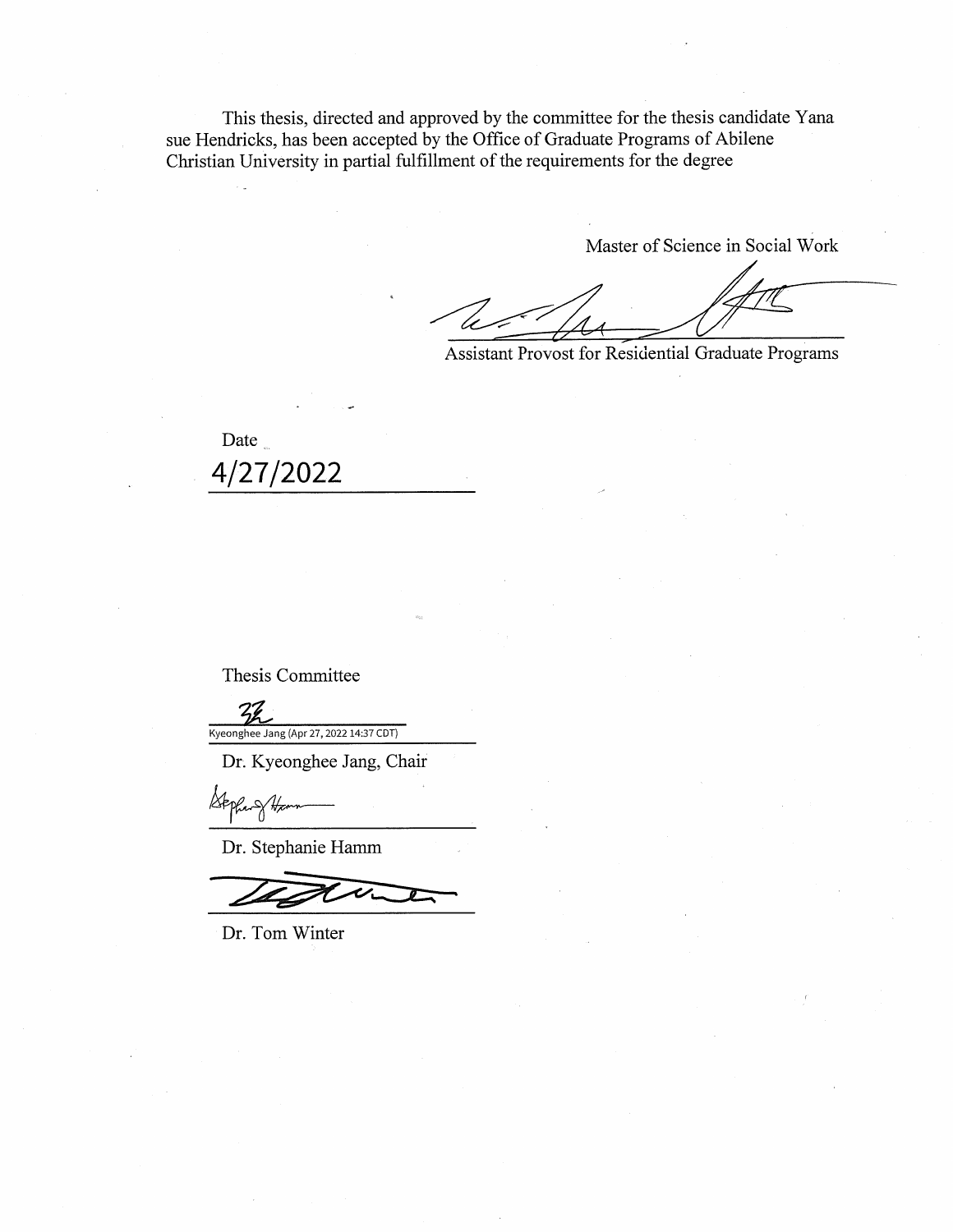I dedicate this research to all the First-Generation College Students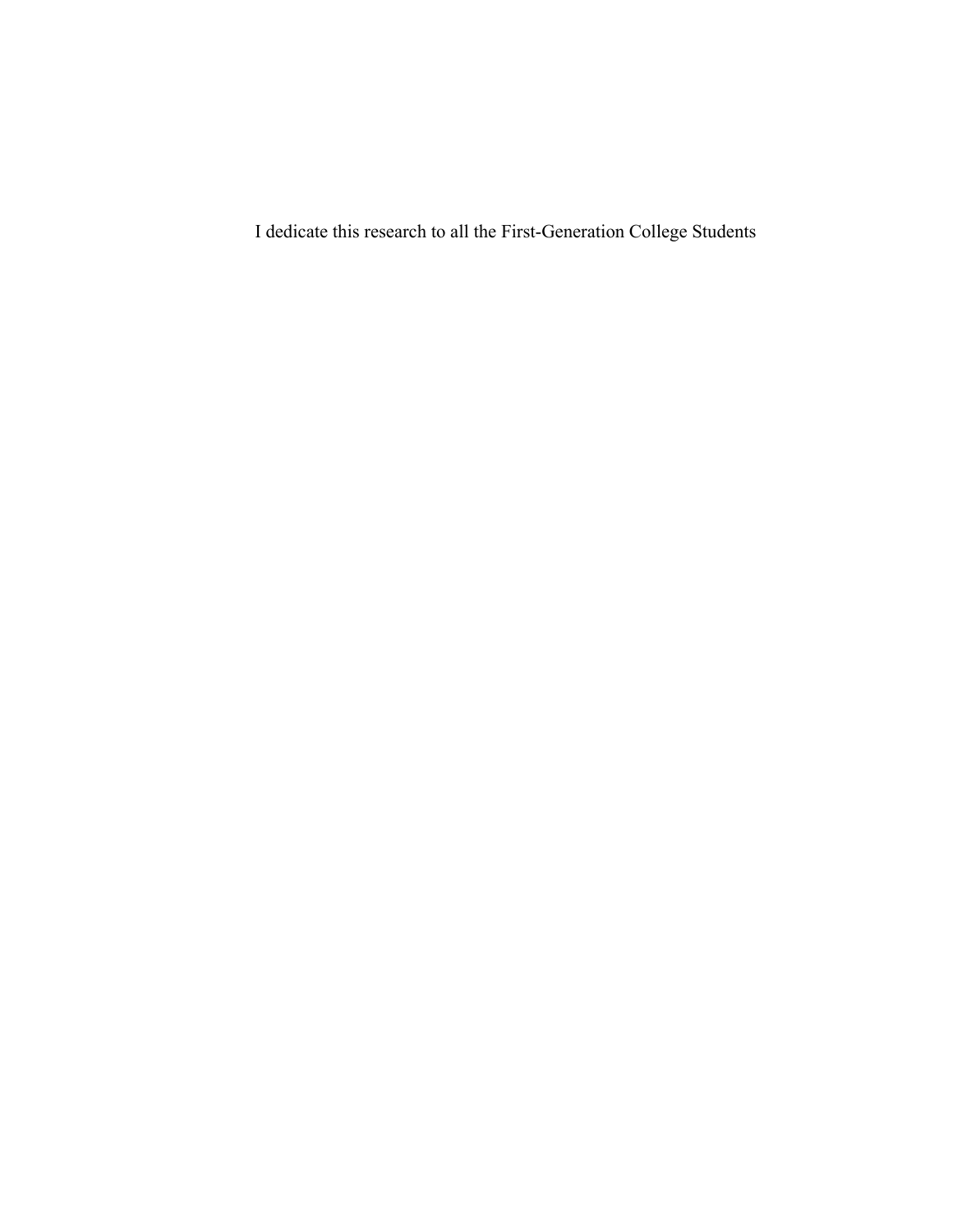#### ACKNOWLEDGMENTS

This thesis process has been a growth experience for me, and I thank God for his grace and mercy as I embarked on this journey and for the wonderful people, he has put along the way to help guide me with this process.

To Dr. Kay Jang, thank you for being the most supportive chair I could ever wish for, and for the countless days you worked with me via email, on Zoom and in your office whenever I reached out for help. To Dr. Hamm and Dr. Winter, thank you for being a part of my committee and helping me navigate the thesis process, alongside encouraging me to keep pushing no matter what. To Dr. Slaymaker, Professor East, and all my other professors, thank you for being very supportive and encouraging as I learn and grow.

To Ms. Kari, thank you for being the very best, and having a heart of gold to help students whenever they reach out. Your love will never be taken for granted. To Melinda Isbell, thank you for being very encouraging, helpful, and supportive since the summer when I reached out to you for help with the thesis process. To Elizabeth, thank you for helping me with my edits and listening to my cries of frustration.

To my mom, Ru, and my entire family, my love for you knows no bounds and I am eternally grateful for each and every one of you. To my friends Joshua, Mariesha, Jordan, Grace, Roz, and the rest of my cohort, you've been such great support and words cannot describe how much I appreciate you all. To the ACU School of Social Work and community in general, I would like to say thank you for being a part of my success story.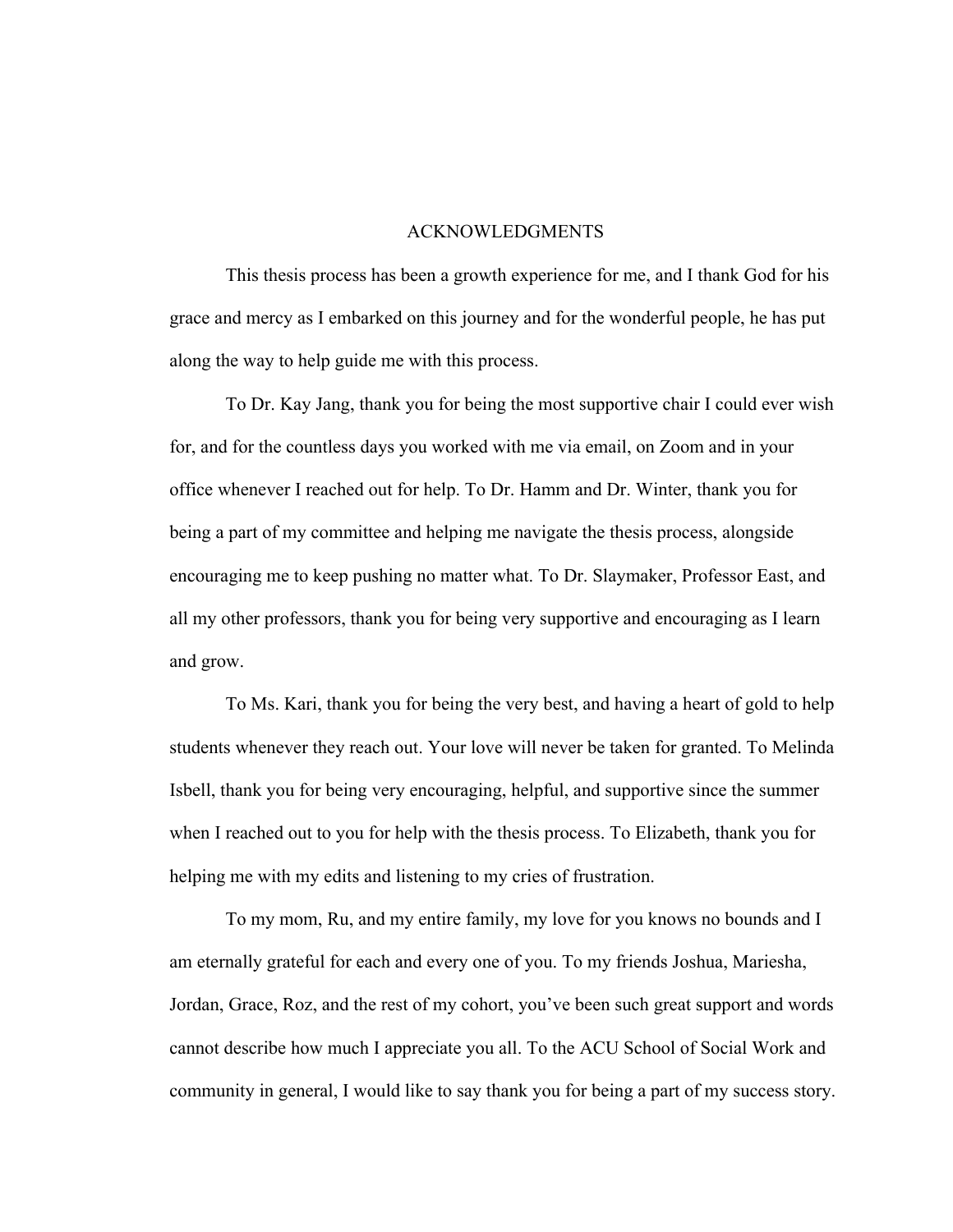© Copyright by Yana sue Hendricks (2022)

All Rights Reserved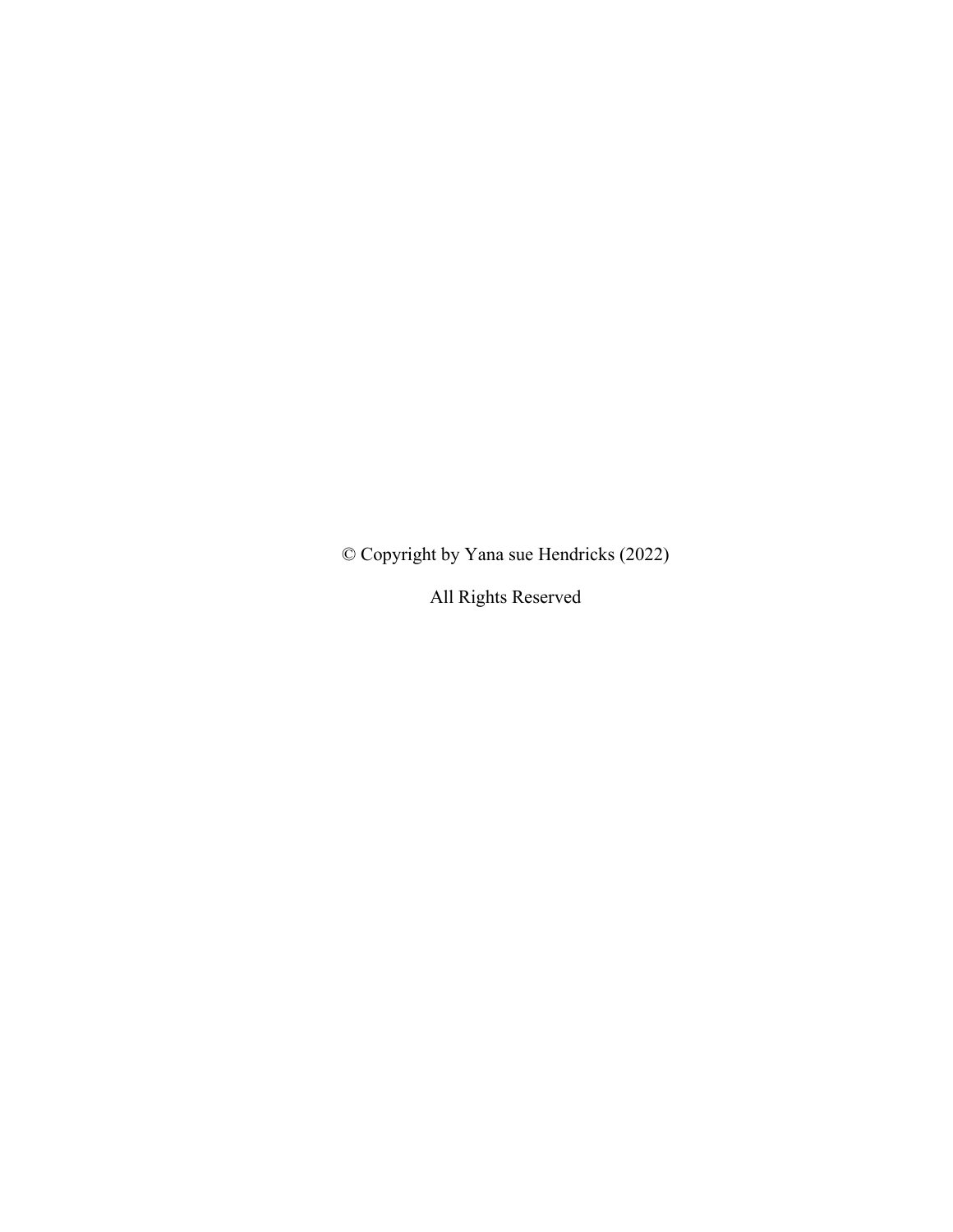# **TABLE OF CONTENTS**

| $\mathbf{I}$ . |     |
|----------------|-----|
|                |     |
|                |     |
|                |     |
| $\prod$ .      |     |
|                |     |
|                |     |
|                |     |
|                |     |
|                |     |
|                |     |
|                |     |
| III.           |     |
|                |     |
|                | .12 |
|                |     |
|                |     |
|                |     |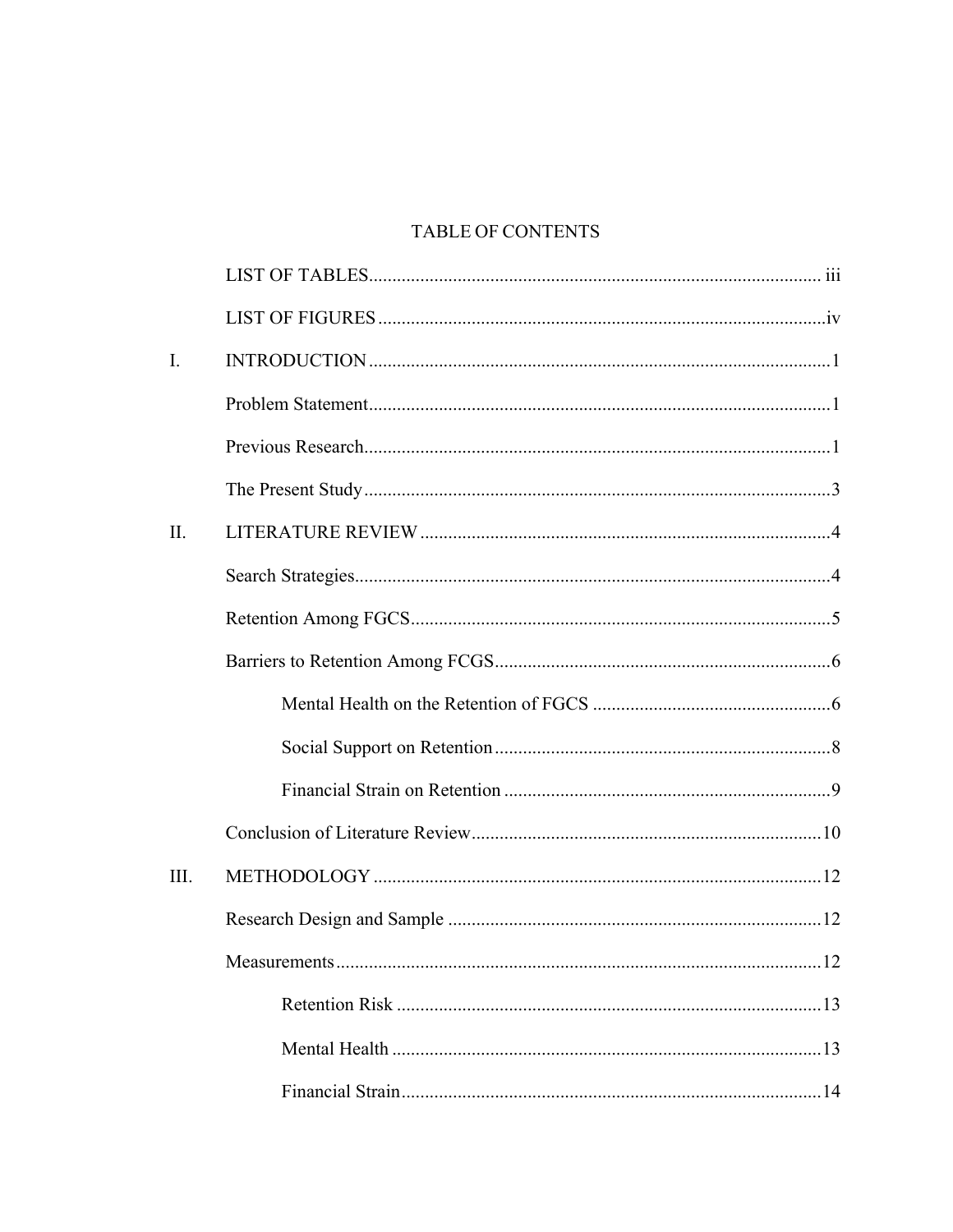| IV. |                                                           |  |
|-----|-----------------------------------------------------------|--|
|     |                                                           |  |
|     |                                                           |  |
|     |                                                           |  |
|     |                                                           |  |
|     |                                                           |  |
|     |                                                           |  |
| V.  |                                                           |  |
|     |                                                           |  |
|     |                                                           |  |
|     |                                                           |  |
|     |                                                           |  |
|     |                                                           |  |
|     |                                                           |  |
|     |                                                           |  |
|     |                                                           |  |
|     | APPENDIX A: Institutional Review Board Approval Letter 36 |  |
|     |                                                           |  |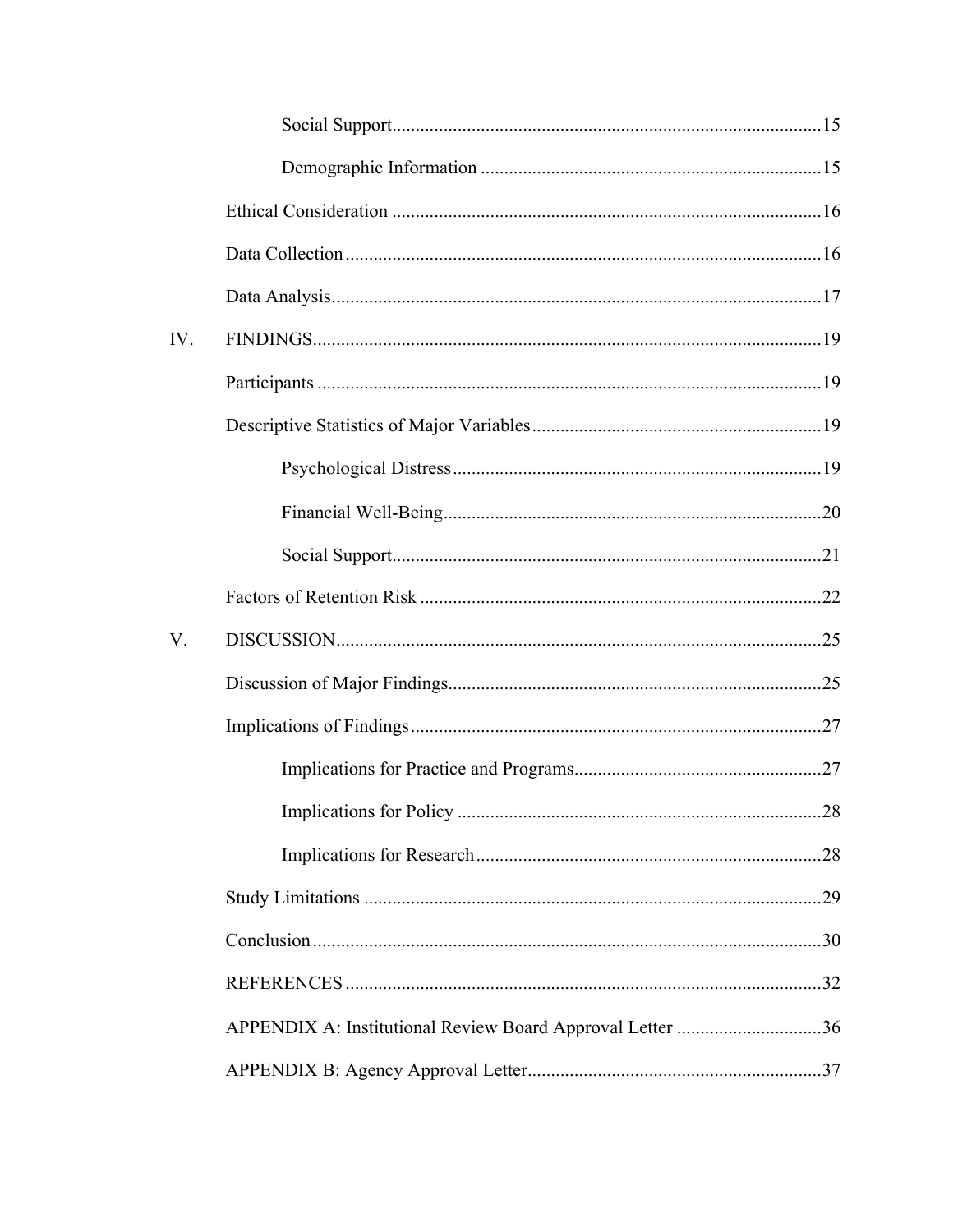# LIST OF TABLES

| 2. Psychological Distress: Descriptive Statistics and Internal Consistency20 |  |
|------------------------------------------------------------------------------|--|
| 3. Financial Wellness: Descriptive Statistics and Internal Consistency21     |  |
|                                                                              |  |
|                                                                              |  |
|                                                                              |  |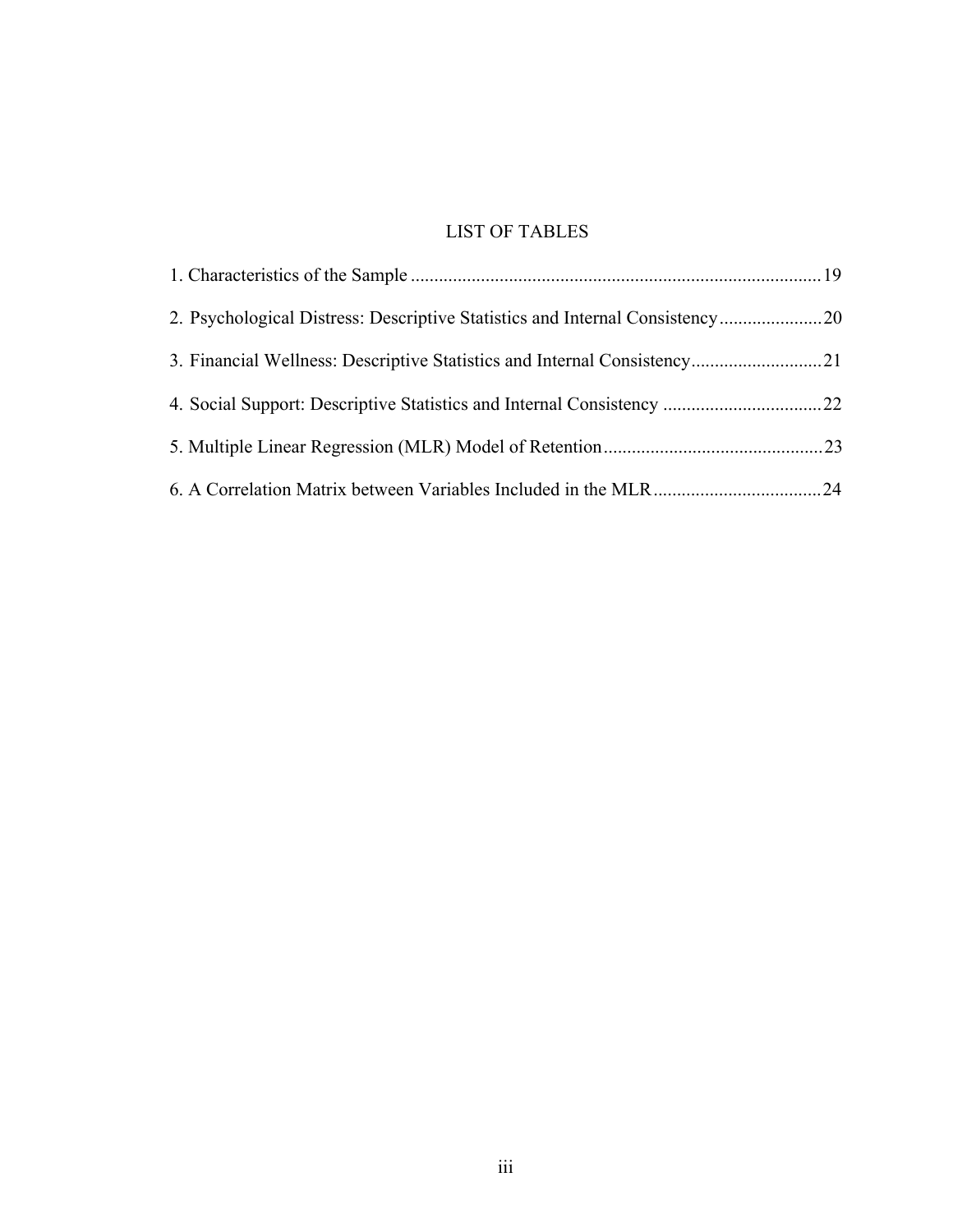# LIST OF FIGURES

|--|--|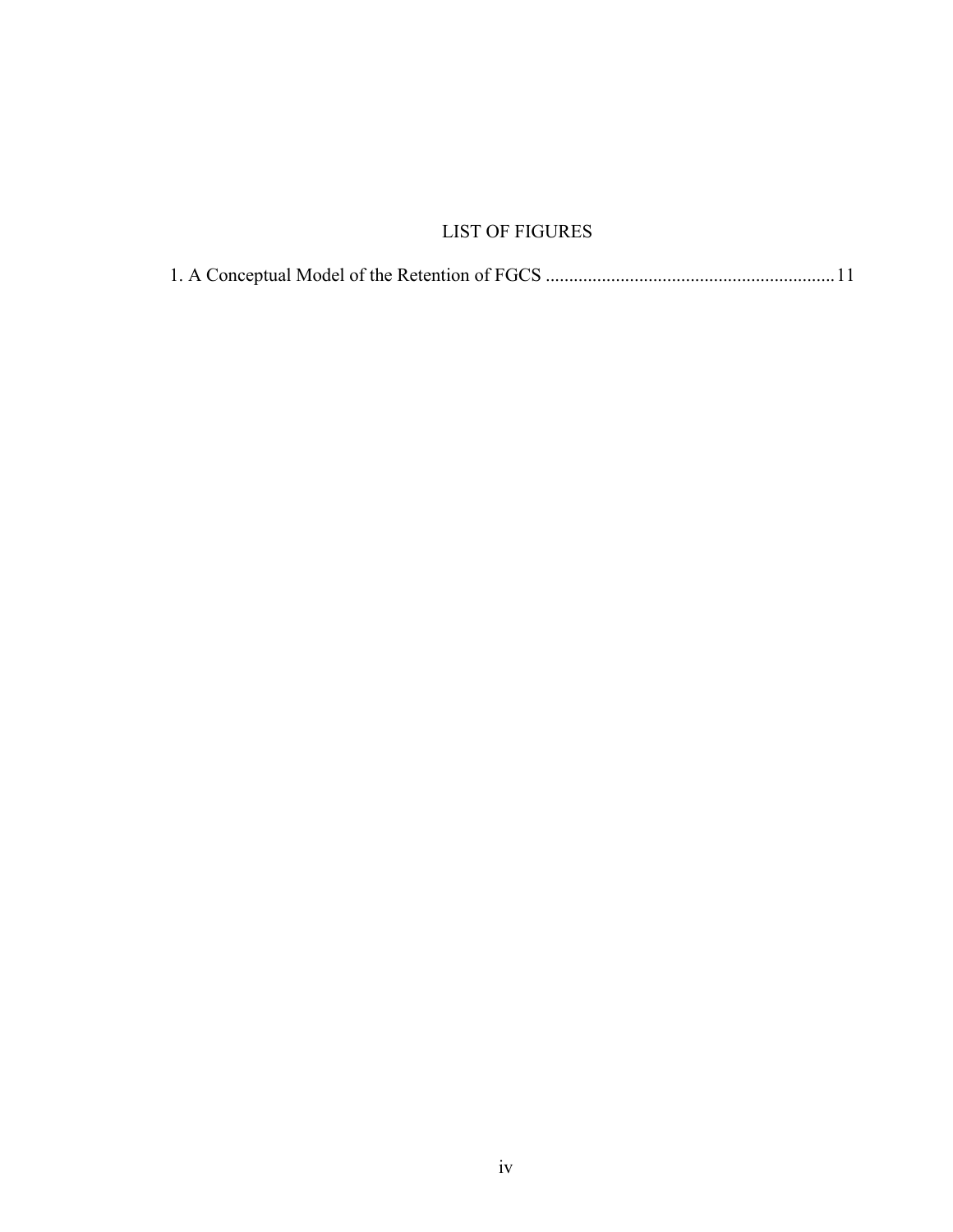### CHAPTER I

### **INTRODUCTION**

### **Problem Statement**

Blackwell and Pinder (2014) claim that higher education is an important path that leads to various opportunities, social mobility, and economic progress in the United States. Therefore, acquiring a college degree increases the chance of a career and the ability to self-support. Although earning a higher degree is very important, the path that leads to this success is different for each individual due to different life circumstances.

Although attaining a higher education degree is a dream and educational milestone that students look forward to achieving as a path for their wellbeing, firstgeneration college students (FGCS) face different barriers that makes it difficult to reach the path of success. FGCS have more barriers than non-first-generation college students (non-FGCS) to retention. Such barriers include mental health issues, financial strain, and lack of social support (Stebleton & Soria, 2014). Mental health and the ways it impacts FGCS will be the main focus of this study.

#### **Previous Research**

There are agencies that have implemented programs that are designed to help address the problems of academic retention in FGCS. Workforce Solutions of West Central Texas is one of them. It is an entity of the state that focuses on getting Texans into the workforce, which encompasses providing childcare (with grants), career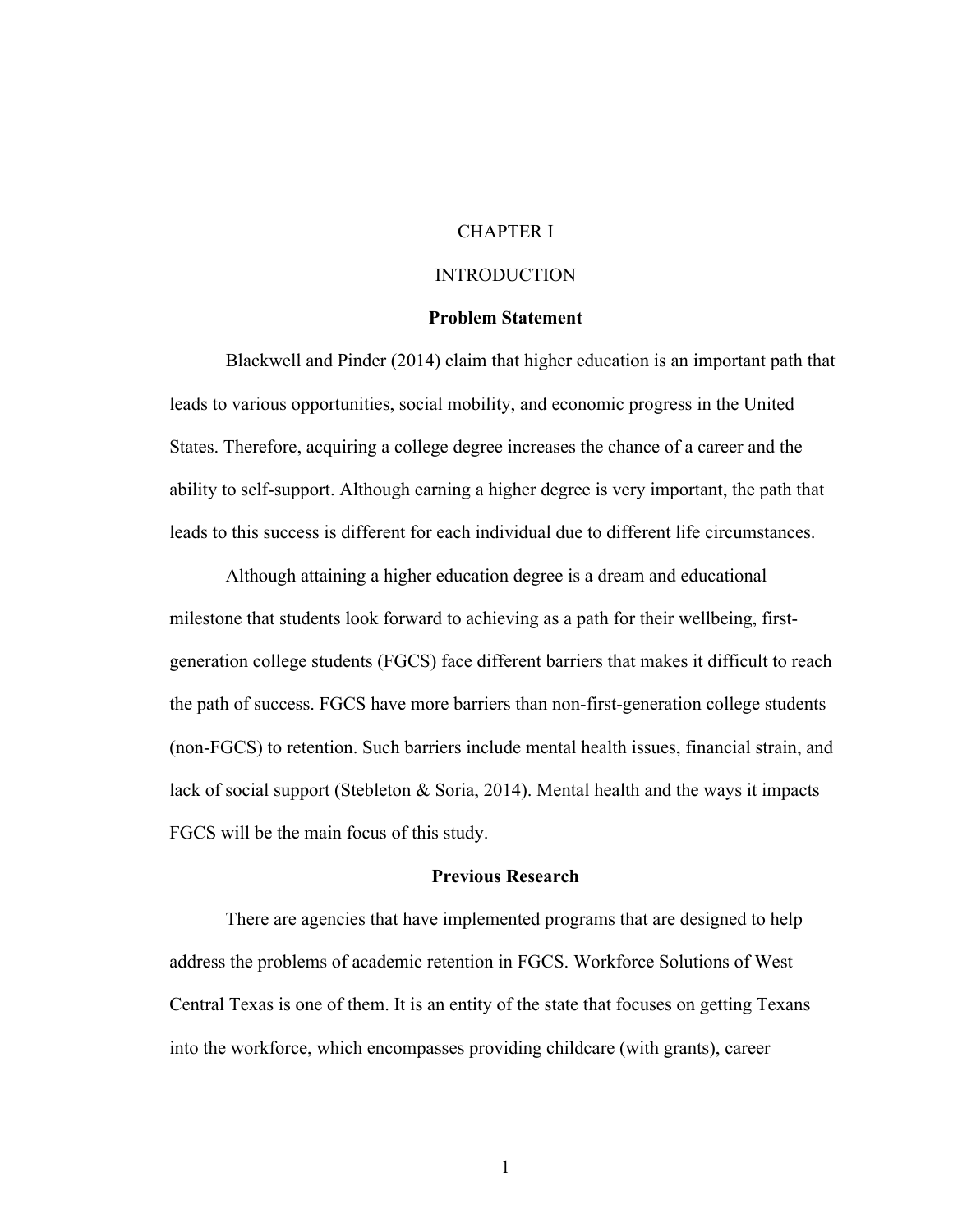education, job placement and vocational rehabilitation for people with cognitive barriers. (Reeves, 2020).

Furthermore, this agency partners with rootEd Alliance, a collaborative philanthropic entity that creates a path to a stronger future for students in rural America. This path leads to the exposure and access to college and career opportunities to both high school and college students to improve postsecondary and career outcomes. To achieve this, this organization formed a holistic model that supports students starting in high school through college and beyond. This program serves the students by providing resources such as financial aid assistance to the low-income students, academic counseling, and career opportunities (Reeves, 2020).

To aid a better understanding on the factors that affect retention regardless of the resources provided by agencies like the Workforce Solutions of West Central Texas, a literature review was conducted, which found that retention of FCGS is impacted by social support, financial strain, school dropout ideation and mental health. Blackwell and Pinder (2014), suggest that mental health problems such as depression and anxiety are on the rise in the United States and are major barriers to wellbeing of young adults in higher education.

In spite of such efforts to help FGCS, there is a lack of attention to addressing mental health problems among this population and how and why the problems are associated with their retention in college. Particularly, there is a gap in literature on the effect of mental health on the retention of FGCS.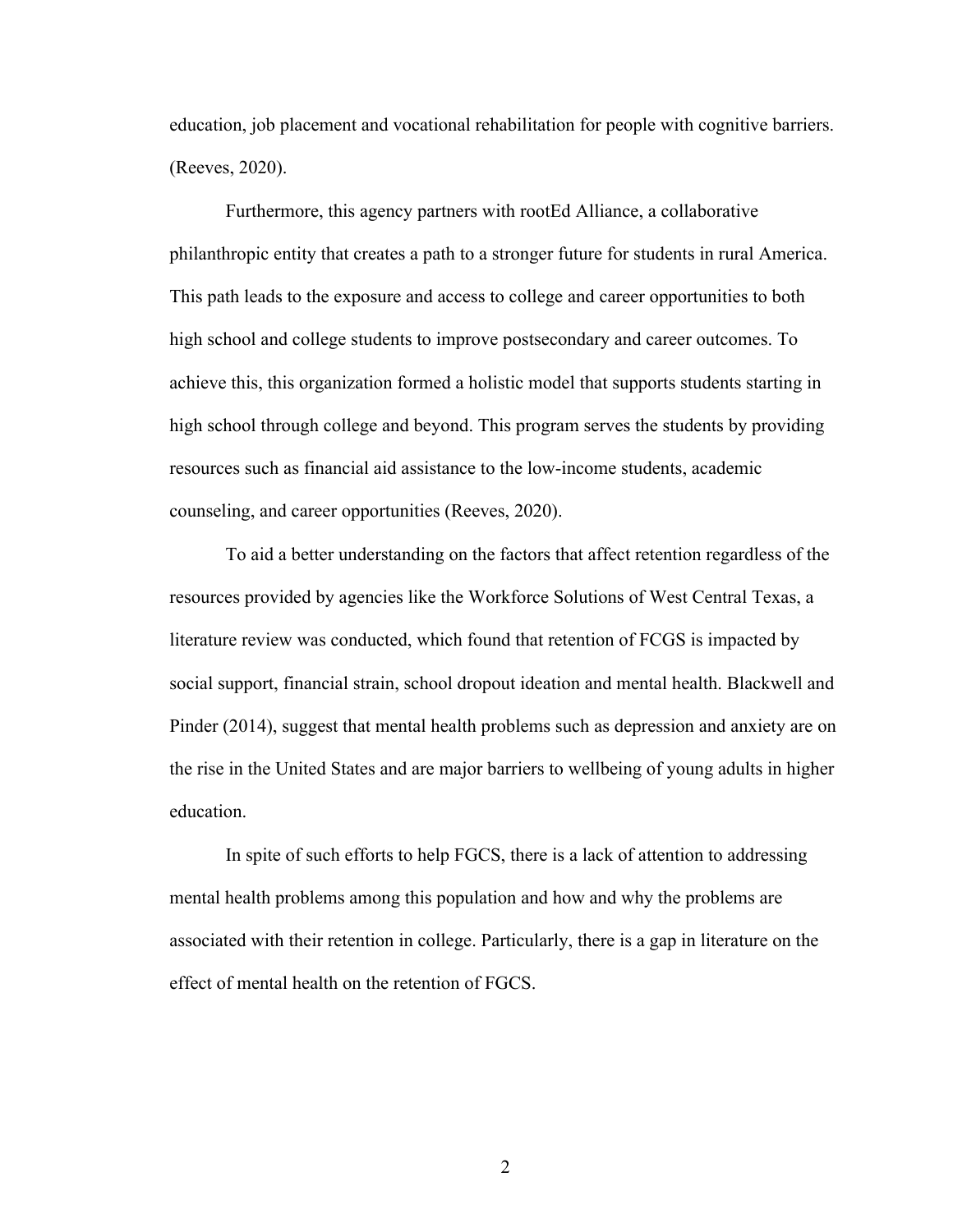### **The Present Study**

To bridge the research gap identified above, this study explores factors of the retention of FGCS with an emphasis on mental health. This study seeks to answer the following research question: What factors affect the retention of first-generation college students? The answers to the research question will provide insight for agencies that help FGCS and campuses to focus more on the factors that affect the retention of FGCS, with ample focus on their mental health.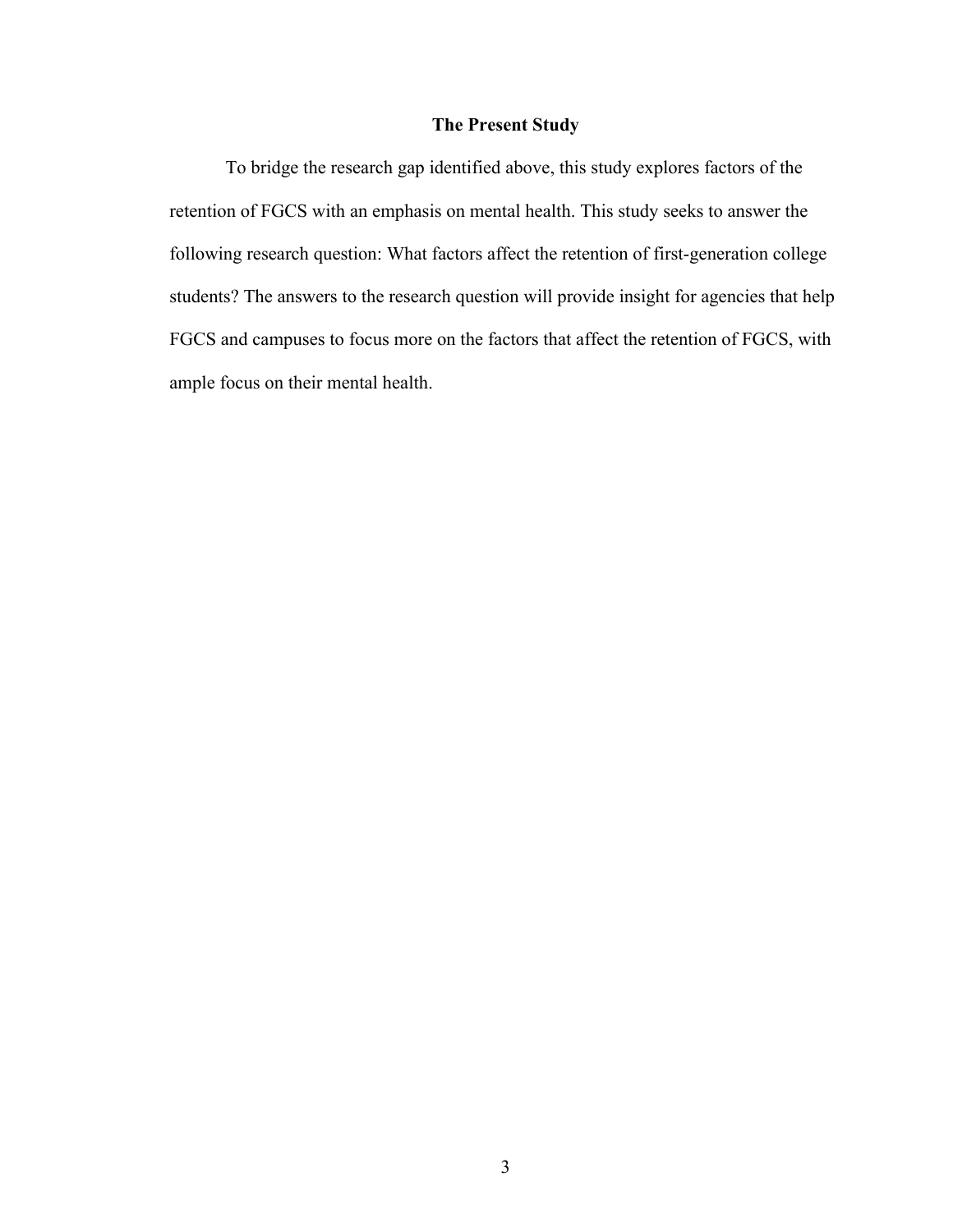### CHAPTER II

### LITERATURE REVIEW

#### **Search Strategies**

In order to explore what has been done to answer the overarching questions for this literature review that explores historical, contextual, theoretical, and empirical backgrounds of the related topic, this study used a systematic method of identifying research articles in scientific journals. The initial search was made during September 2021. Additional searches have been done during the research period when relevant. Systematic search procedures were employed.

To identify relevant literature, various search engines or databases were used. The sources include Google Scholar, EBSCO, ACU Brown Library, *British Journal of Psychology, Journal of College Psychotherapy and Journal of College Counseling*. The reviewed materials were found by the combination of different search terms. Search terms were identified by using the databases' thesaurus/subject terms both by a specialist librarian and the researcher.

The criteria for inclusion were that the articles were written in English, had been peer-reviewed, and reported on the implementation of services in social work. The search was limited by date to "on or after" January 1, 2004, covering a 17-year time period. Relevant literature was also obtained using a manual so-called chain search, which means that the lists of references in the retrieved articles were searched. These articles were carefully scrutinized with a focus on the mental health aspect of the related content.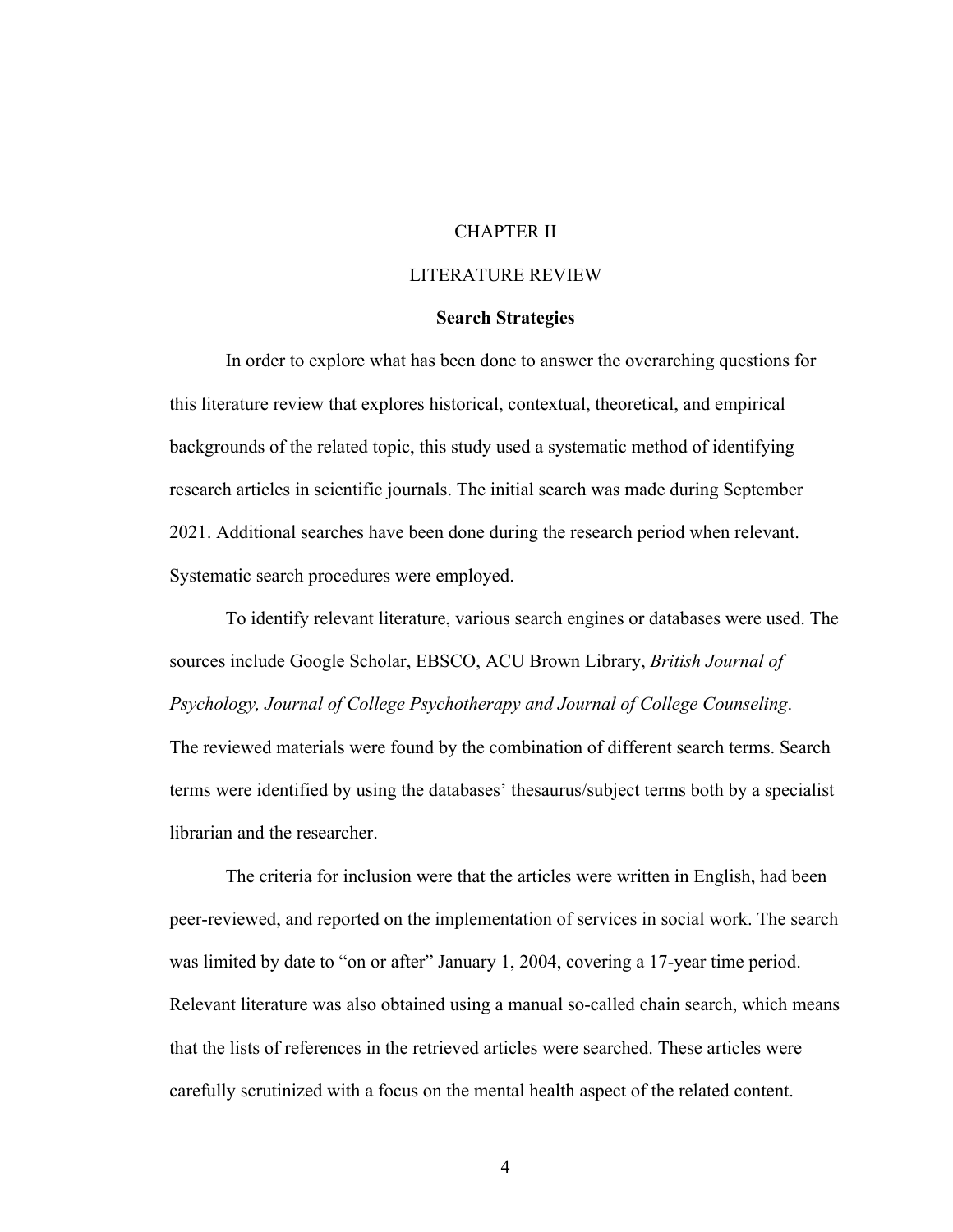Those retrieved are from peer reviewed sources that have been analyzed by the authors in relation to addressing and answering the research question of the study.

#### **Retention Among FGCS**

According to Blackwell and Pinder (2014), higher education leads to a path of great opportunities, social mobility, and economic progress; however, this path is very unique for every individual. The opportunity to earn a degree is different for everyone, which of course comes with different challenges and difficulties. A recent study (Pratt et al., 2019) identified that about 71% of FGCS are more likely to drop out than their non-FGCS counterparts, and these factors affect the graduation rate of FGCS, which is about 13% versus 33% of non-FGCS.

The word *first-generation* has many connotations, but according to Wang and Castaneda-Sound (2008), *first-generation students* are individuals for whom neither one of the parents or guardians possesses a four-year college degree. This population of students is more likely to drop out of college because of the various barriers that they face and significant effect on their retention.

First-generation college students are the first in their families to get a degree. On the basis of unequal opportunities, according to Jenkins et al. (2013), FGCS face different challenges than non-FGCS, such as adjusting to their college environments, different living situations, and general academic anxieties. Therefore, these challenges can lead to a low retention rates.

According to Babineau (2018), 60% of students enrolled in post-secondary institutions are FGCS, and 40% are non-FGCS whose parents have a bachelor's degree. This is not surprising because based on the barriers faced by FGCS, there is an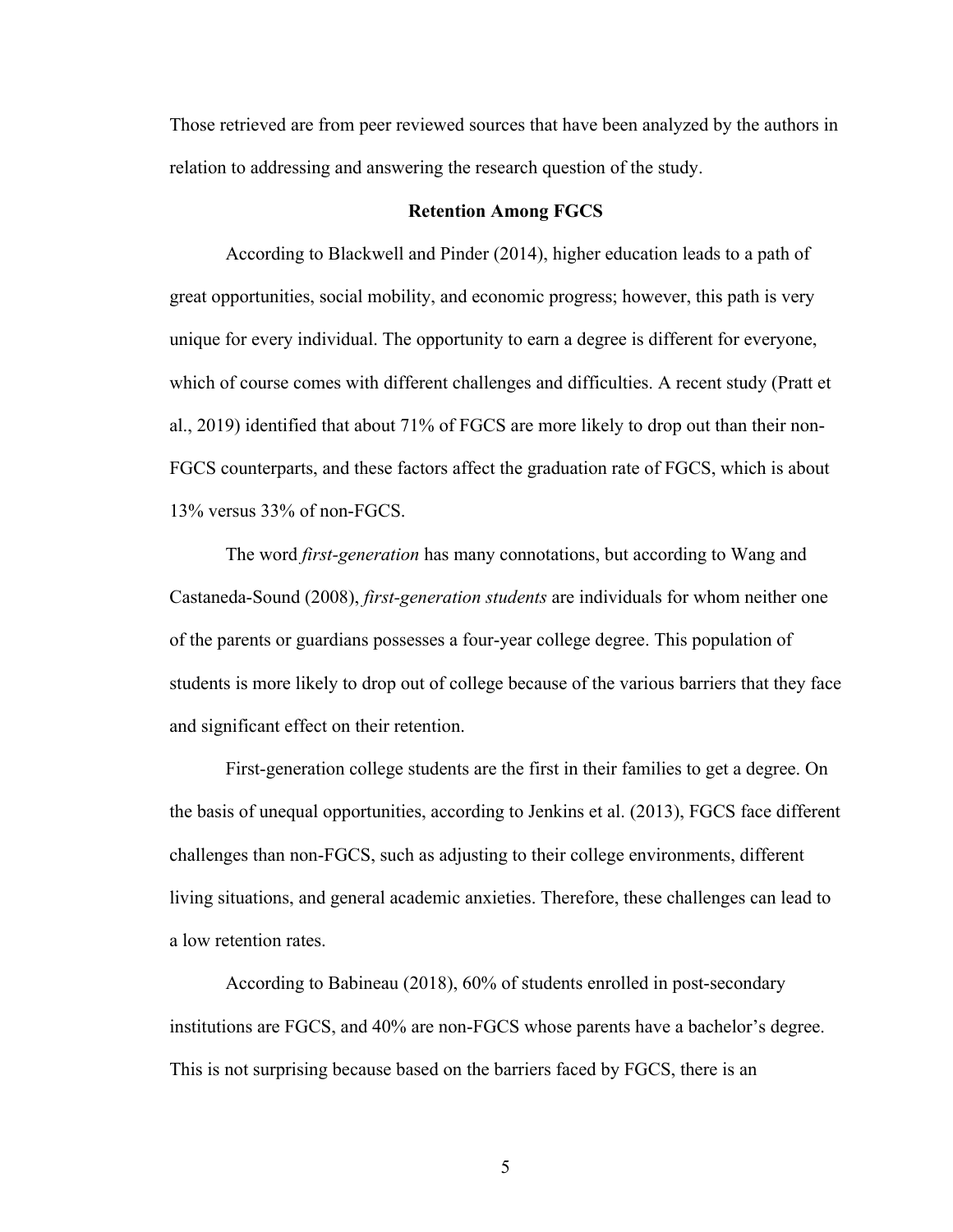expectation that they are more likely to enroll more in two-year colleges than in four-year colleges. However, it is evident that the proportion of first-generation students who enroll in a higher education institution is lower compared to the general population.

#### **Barriers to Retention Among FCGS**

A recent study (Pratt et al., 2019) focused on the factors that affect the retention of FGCS. These factors include the demographic characteristics of these students (such as their family size and income), the transition from high school, and the motivation and persistence to complete their degree. However, this study recognized that the emotional welfare of FGCS is very important in overcoming a lot of obstacles before college, which includes a healthy self-esteem and emotional wellbeing. FGCS Students and non-FGCS are susceptible to challenges in school, but FGCS have unique stressors that make them more susceptible to certain factors that influence their retention such as the lack of social support from family, peers, etc. (House et al., 2020).

#### **Mental Health on the Retention of FGCS**

Mental health is a condition of an individual's well-being that focuses solely on a person's psychological health. According to Wang and Castaneda-Sound (2008), "mental health is generally defined as an individual's subjective perception of his or her psychological health or quality of life" (p. 101).

Nordstrom et al. (2014) discovered that academic self-esteem mediated the relationship between academic adjustment and retention which stems from being in a new environment and away from familiarity. Therefore, self-esteem plays a role in an individual's acceptance and coping skills to various stimuli or responses. According to Wang and Castañeda-Sound (2008), low self-esteem and low academic self-efficacy both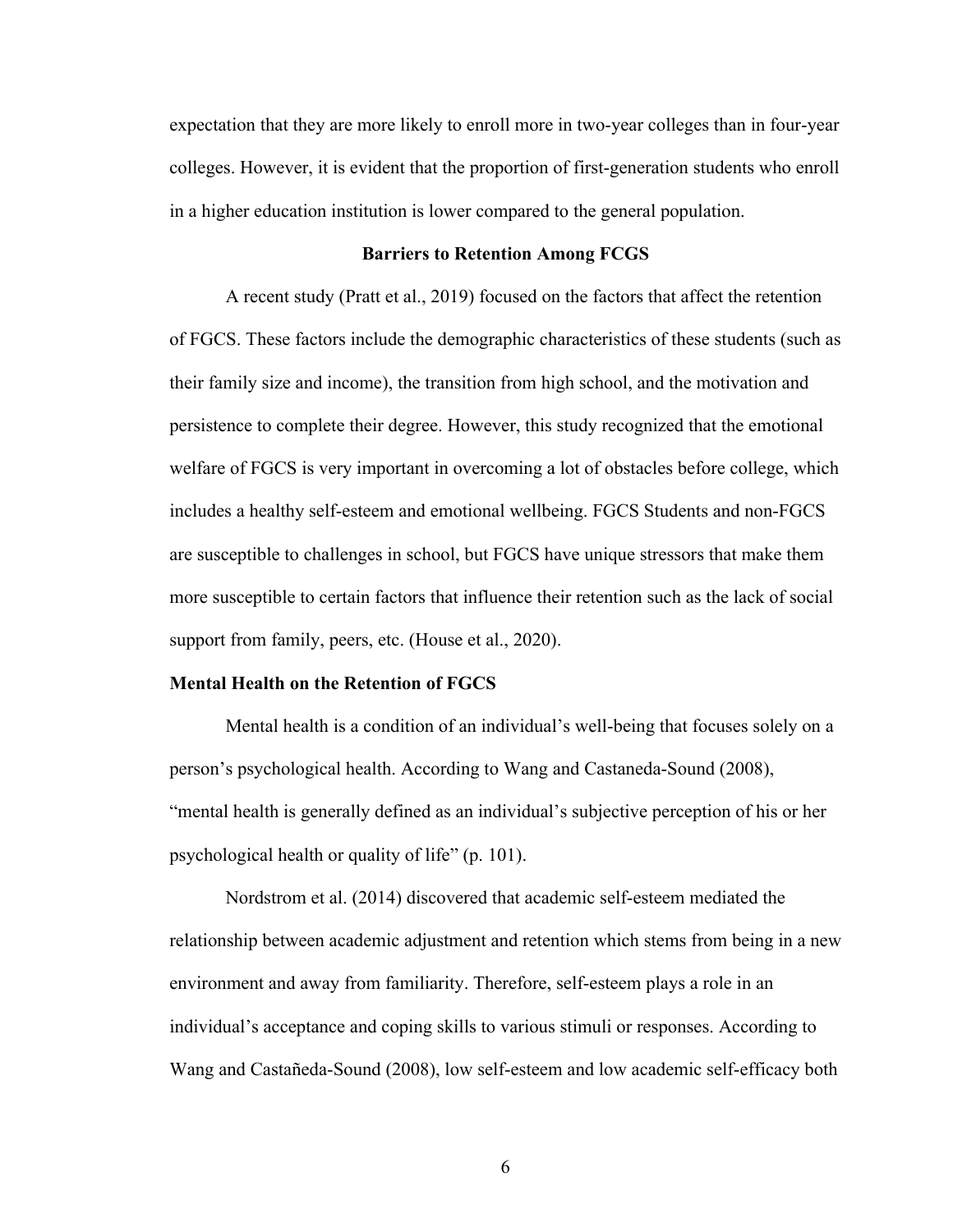adversely affect a student's mental health, leading to symptoms such as anxiety and depression.

Self-esteem is an individual's confidence and their ability to achieve tasks. According to Wang and Castañeda-Sound, (2008), "self-esteem is an evaluation of one's worth and this feeling of self-worthiness gradually develops over time on the basis of self-competence and achievement" (p. 102), which can be based on feedback given by others. Academic-self efficacy, on the other hand, focuses on the ability of an individual to perform expected tasks as it relates to their education. Therefore, self-esteem and academic self-efficacy work hand in hand because when an individual is confident in their abilities, it influences their academic performance and outcomes (Wang & Castañeda-Sound, 2008). Students who are psychologically well are able to tackle various academic tasks given to them without the fear of failure creeping in. However, it is important to analyze the various mental health illnesses that can arise from the fear of failure and inadequate support on first-generation students.

Mental health seems to have associations with other barriers among FGCS and affect their retention. House and colleagues (2020) claim that various barriers among FGCS do not only affect their mental health but also puts them in the high-risk category of students that drop out of college. Jenkins et al. (2013) report that FGCS are more likely than non-FGCS to suffer from PTSD and depression. Lack of family support, social support, academic stress, and financial aid all contribute to this. Miller and Tatum (2008) report that the lack of family support to has been shown as a factor, that influences the mental health of a FGCS. Therefore, family support can influence a student's self-esteem, as it motivates the feelings of accomplishment, joy, and success. It also helps avoid the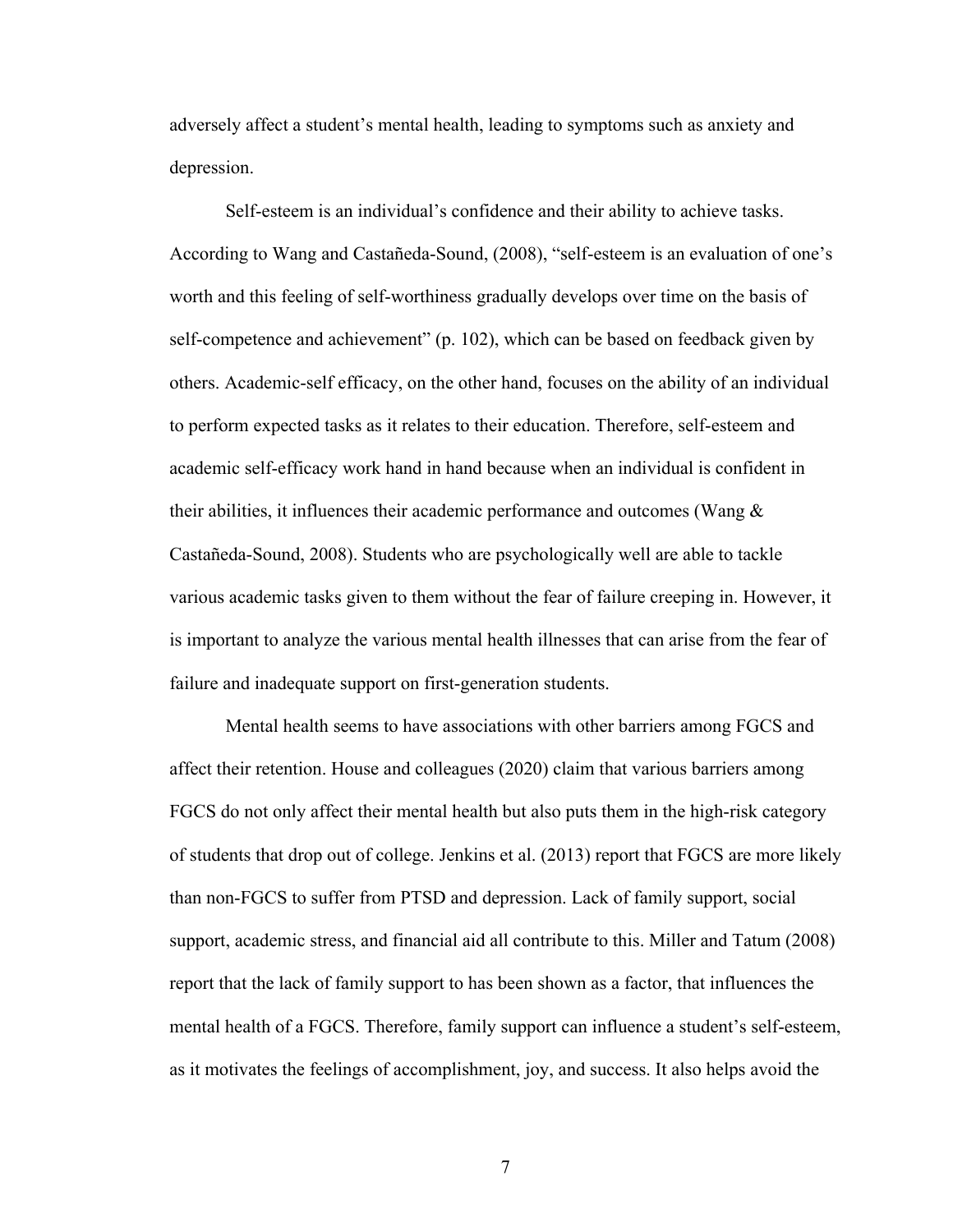feelings of fear and failure that can weigh a FGCS down, resulting in depression and anxiety.

#### **Social Support on Retention**

FGCS are prone to vulnerability at a new educational environment, and this comes with overwhelming feelings that limit social support. According to Jenkins et al. (2013), FGCS "may experience social economic stressors as well as lower available material support because of scarcity of financial and other resources within their social networks" (p. 131). These stressors can introduce a form of negative response to their social environment, limiting the thought that they can exist amongst the others comfortably without any judgment.

Many FGCS are students who fall in the high-risk category from high school that required extra support and coaching in order to graduate (House et al., 2020). Therefore, in being away from that comfortable environment, there is a need for supportive relationships with students, teachers, and counselors to introduce that sense of familiarity.

Furthermore, the decision on what college to apply to is a challenging decision that many high schoolers have to make. However, according to Malone (2013), "studies show that students' access to college information and their sources for such information greatly vary depending on their demographic circumstances" (p. 3). This suggests that the two-year or four-year institutions to which FGCS apply should be demographically suitable and should promote an ample amount of support in their respective environments. Also according to Wibrowski et al. (2017), "first-year full-time college students who registered for studies at public four-year institutions of higher education in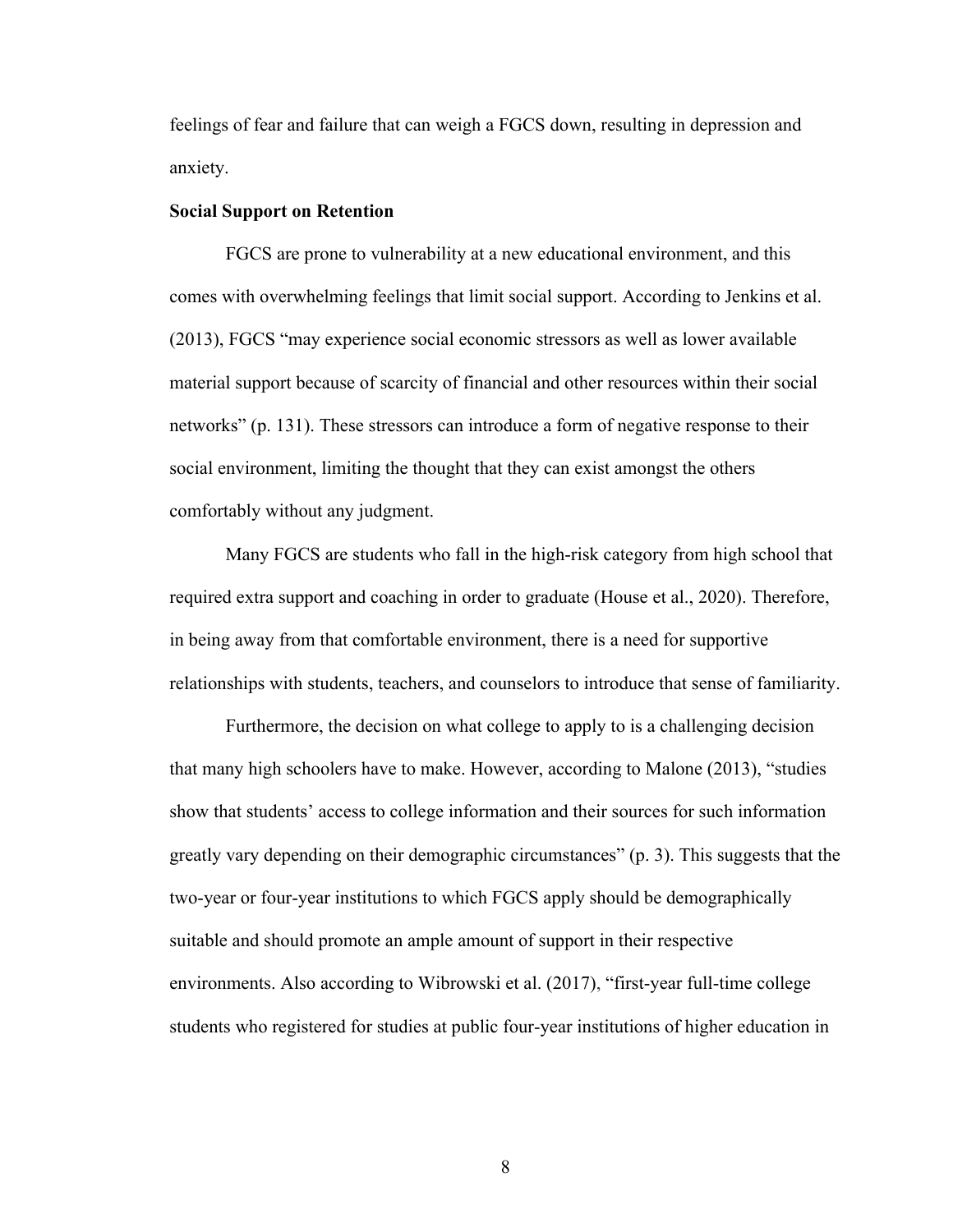2011 showed an average retention rate of 79%, with retention rates ranging from 61% to 95% depending on school selectivity" (p. 318).

Furthermore, social adjustment is associated to social support because FGCS do not only face a new environment with no familiar support, but they also have to adjust to the new lifestyle of their environment. Awang et al. (2014) explain that social adjustment depends on the internal and external support that a student receives, which stimulates and encourages the student's involvement; therefore, the higher the social support, the better the adjustment will be. Thus, a student's adjustment to their environment creates a space for a positive experience and performance that continues to aid a better transition that will bring about resilience and continued adaptation.

#### **Financial Strain on Retention**

Financial strain is a significant barrier of FGCS and therefore impacts their retention. Stebleton and colleagues (2014) discovered that unique stressors such as financial distress affect the retention of FGCS more than mental health. Further, Stebleton et al. (2014) discovered that FGCS are more likely to work part-time or fulltime jobs, which can lead to depression and stress because they are preoccupied with their educational expenses and academic expectations with little or no stress.

Income and education go hand in hand, which is why a lot of FGCS are more likely limited to two-year public institutions than their peers who can afford four-year colleges (Pratt et al., 2019). Financial aid status is reflective upon a student's family income, which determines what institution a first-generation student will attend. As a barrier that affects retention, many students who are financially strained end up dropping out of college out of fear that they are putting stress on their family. However, a lot of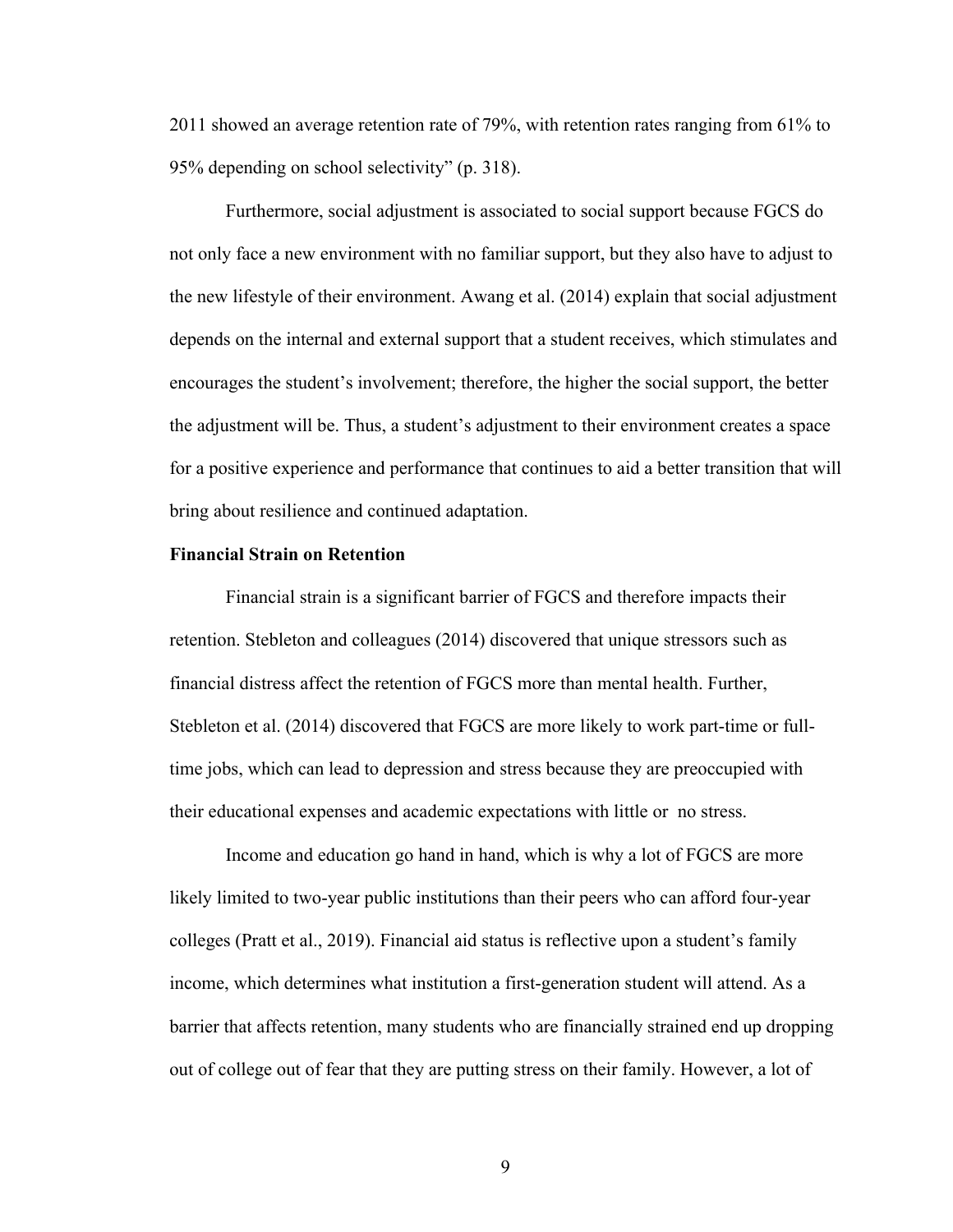them are able to work outside of school hours to increase their income, which can have a negative effect on their academics, particularly if they not only work to assist with their education but work to help feed their family. Further, according to Joo et al. (2009), working full-time can become a risk factor, as it makes it difficult for students to complete their college education. This explains that being a primary source of income for the family while trying to help pay for college can be a disadvantage on academic retention. First-generation students who are the primary bread winners for the family end up choosing their family over their education, which leads to a higher dropout rate (Joo et al., 2009).

#### **Conclusion of Literature Review**

The literature review has found that FGCS experience different stressors that can threaten academic retention, which includes adjusting to their new environments and overcoming the general academic anxieties faced by all students. Furthermore, this literature review analyzes the various barriers to the retention of FGCS, as it reviews factors such mental health as well as social support and financial strain. Although previous research presents mental health as a factor that affects the retention of FGCS, there is little research that examines the effects of mental health on retention.

To bridge the research gap, this study seeks to answer the following research question: What factors affect the retention of First-Generation College Students? To answer this question, this study has incorporated the literature review into a distinct conceptual model that presents the effects of mental health, social support, and financial strain on the retention of FGCS (See Figure 1). Some demographic characteristics (e.g.,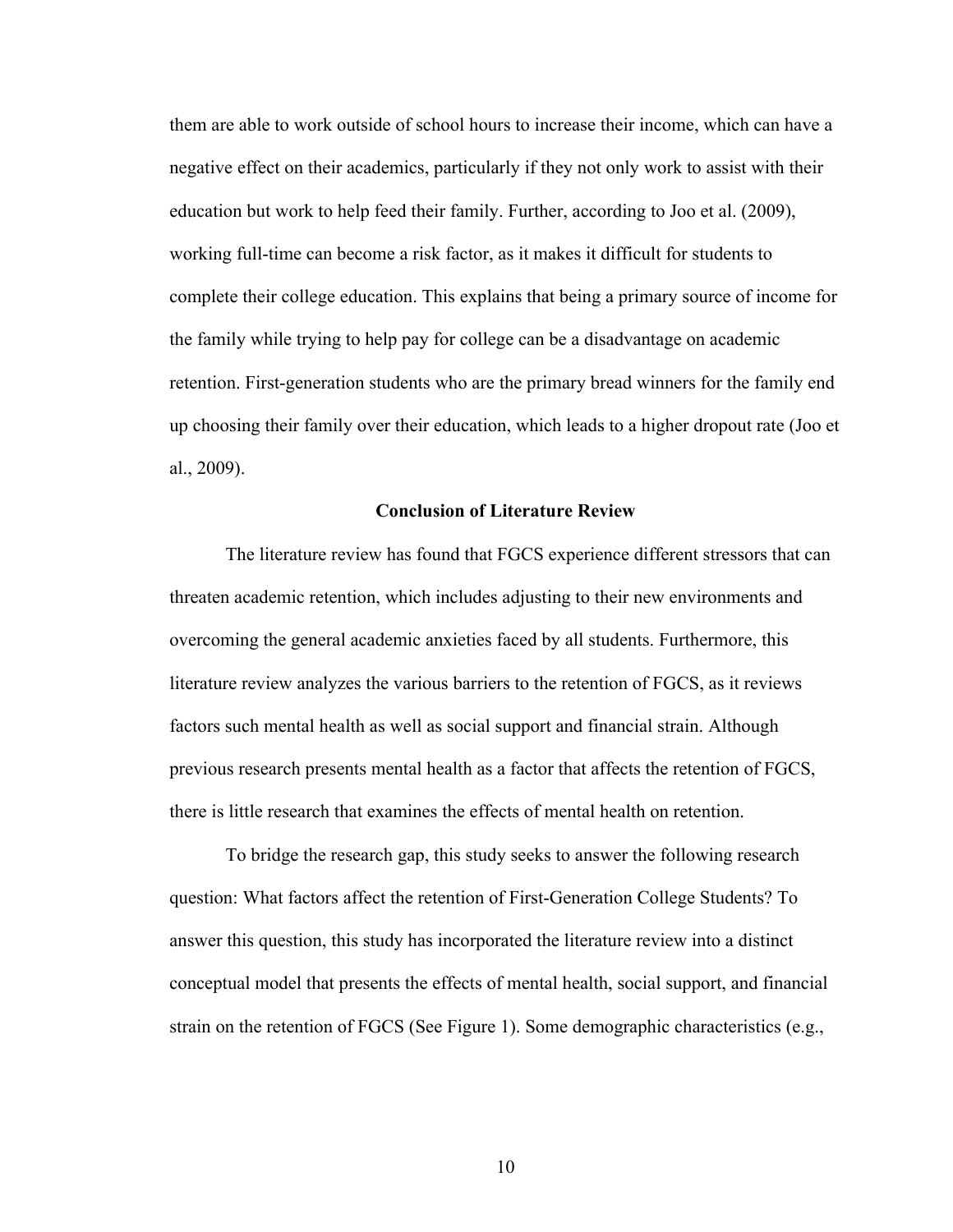gender, age, race) are included in the research model as controls that include the following hypotheses.

### **Figure 1**

*A Conceptual Model of the Retention Risk of FGCS*



Drawing from this model, the following hypotheses are as presented:

- Hypothesis 1: FGCS with anxiety and depression issues are more susceptible to drop out of college than those without anxiety and depression.
- Hypothesis 2: FGCS with low levels of perceived social support are more susceptible to drop out of college than those with a high level of social support.
- Hypothesis 3: FGCS with low levels of financial security are more susceptible to drop out of college than those with high level of financial security.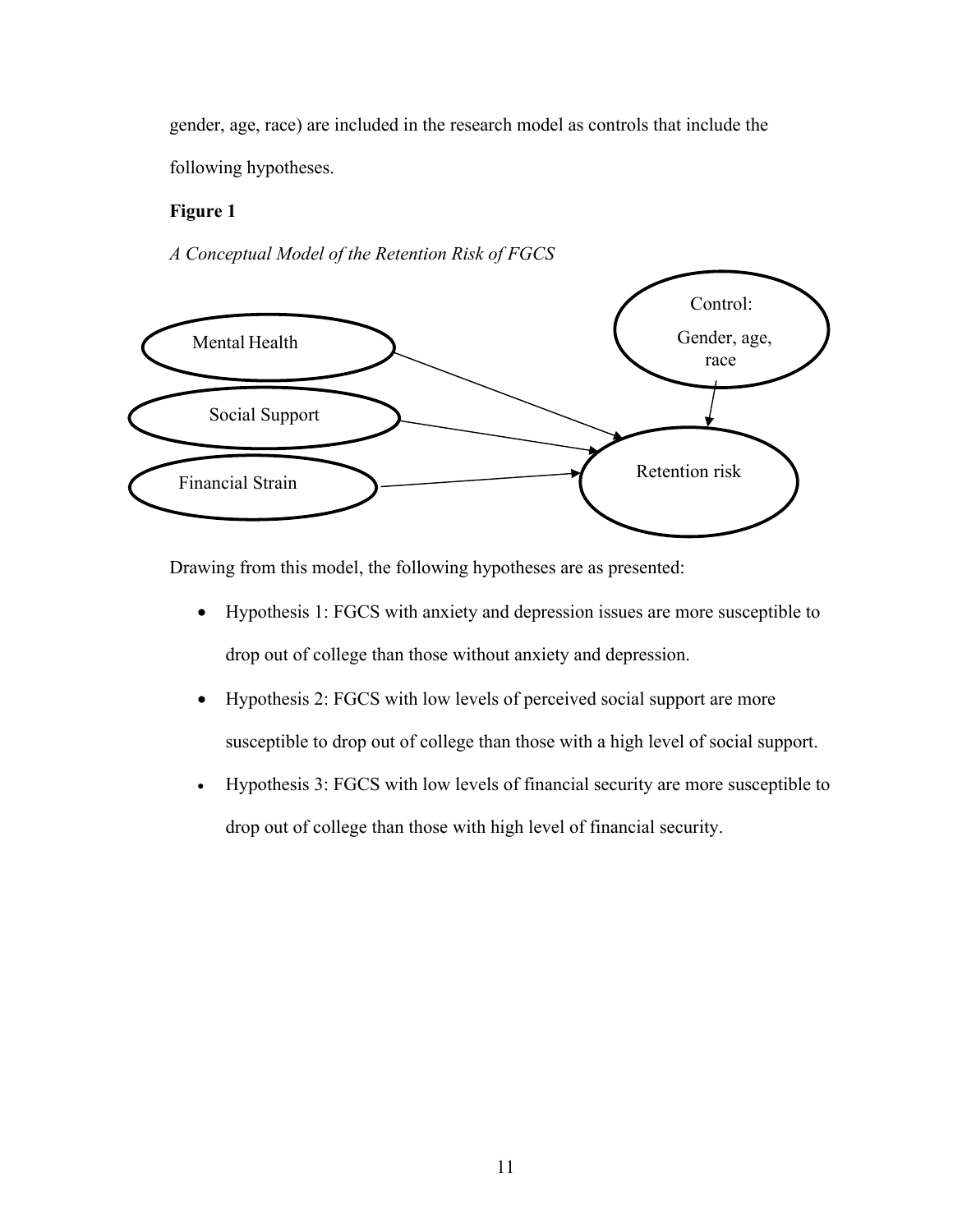### CHAPTER III

### METHODOLOGY

The purpose of the study was to examine the retention of first-generation college students (FGCS), while exploring factors of their retention with a focus on mental health. This study was designed to know if the effects of mental health led to a higher chance for school dropout ideation in comparison to the other factors.

#### **Research Design and Sample**

To examine the retention in FGCS, this study explored three factors using a crosssectional survey design. A cross-sectional survey design should be considered when a researcher measures the outcome and exposure in a study with participants at the same time (Setia, 2016). The participants in this study were 18 years of age and older, all enrolled in two- or four-year colleges in the state of Texas.

This study gained the ACU Institutional Review Board approval on December 14, 2022 before the survey was administered (see Appendix A). The survey was administered online through Qualtrics after an informed consent was sent via email to the participants. The participants gave their informed consent online after reviewing the purpose of study, confidentiality, and the risks of participating in the study.

### **Measurements**

The participation outcomes of this study were measured by the following measurements: retention, mental health, social support, and financial strain.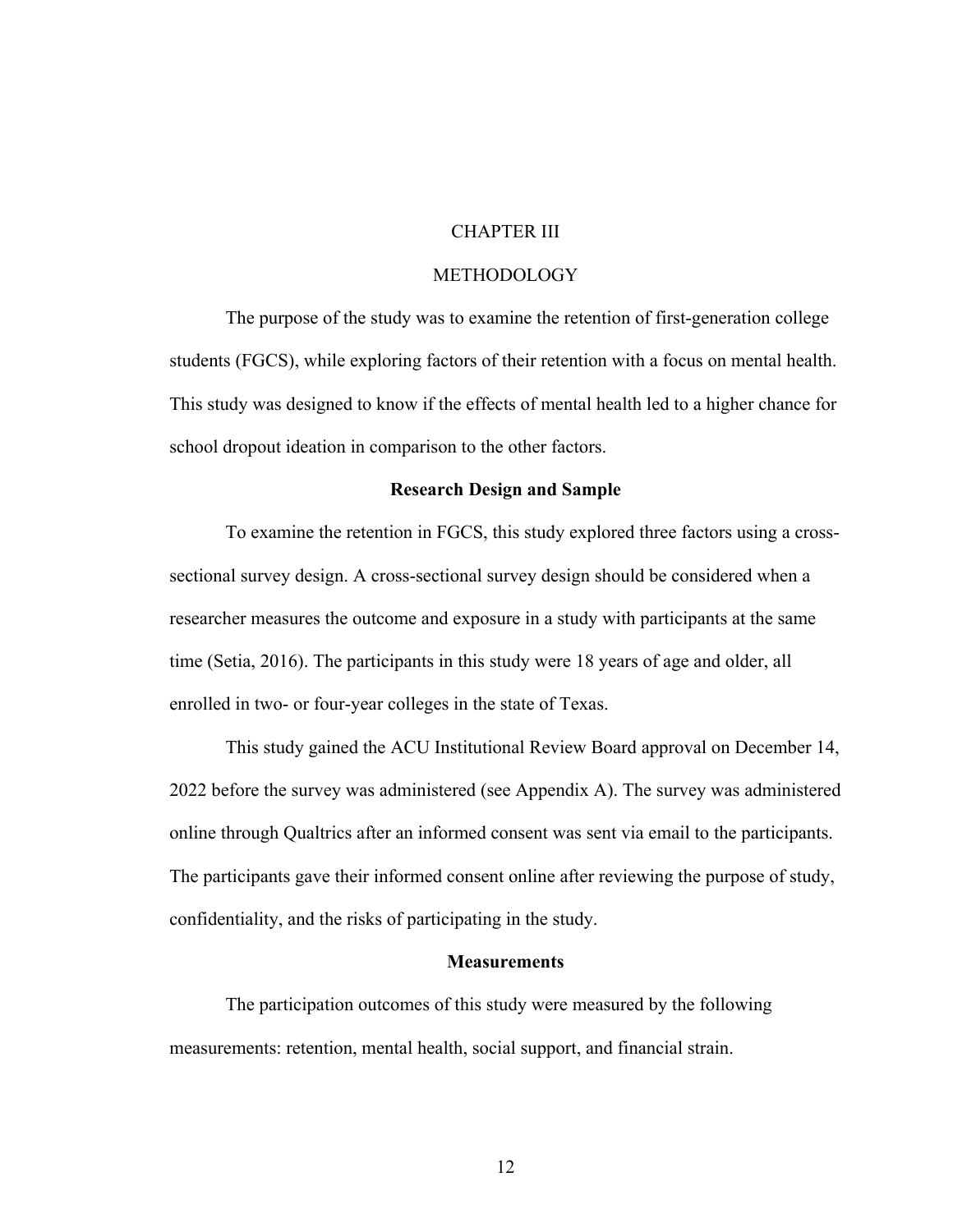### **Retention Risk**

Although retention is the major variable of interest in this study, time constraints made it impossible to find a valid measurement tool for retention during this thesis project. Therefore, school dropout ideation was measured in place of retention. Dropout ideation was be measured by the statement, "I feel like dropping out of school," with response options from 1 (strongly disagree) to 5 (strongly agree). While this is not an actual measurement for retention, dropout ideation seems to be a logical indicator of such risk. A high score indicates a strong consideration of dropping out of school and therefore a need for support.

### **Mental Health**

The mental health of the participants was measured by using the Patient Health Questionnaire 4 (PHQ-4). The PHQ-4 is a brief screening scale that was used to measure the participants' depression and anxiety (Kroenke et al., 2019). The original scale (i.e., PHQ-9) was developed for screening patients for anxiety and depression. This nine-item measurement has been replaced by the PHQ-4, a shorter version that has been validated (Lowe et al., 2010). The PHQ-4 is a brief screening scale that consists of two subscales that include two items for each depression (PHQ-2) and anxiety (GAD-2) (Kroenke et al., 2009) and is considered a reliable and valid tool for college-aged students. The PHQ-4 has a Likert scale that ranges from 0 (not at all) to 3 (nearly every day). The anxiety subscale (GAD-2) includes the first and second statements, and the depression subscale (PHQ-2) includes the third and fourth statements:

- "feeling nervous, anxious or on edge"
- "not being able to stop or control worrying"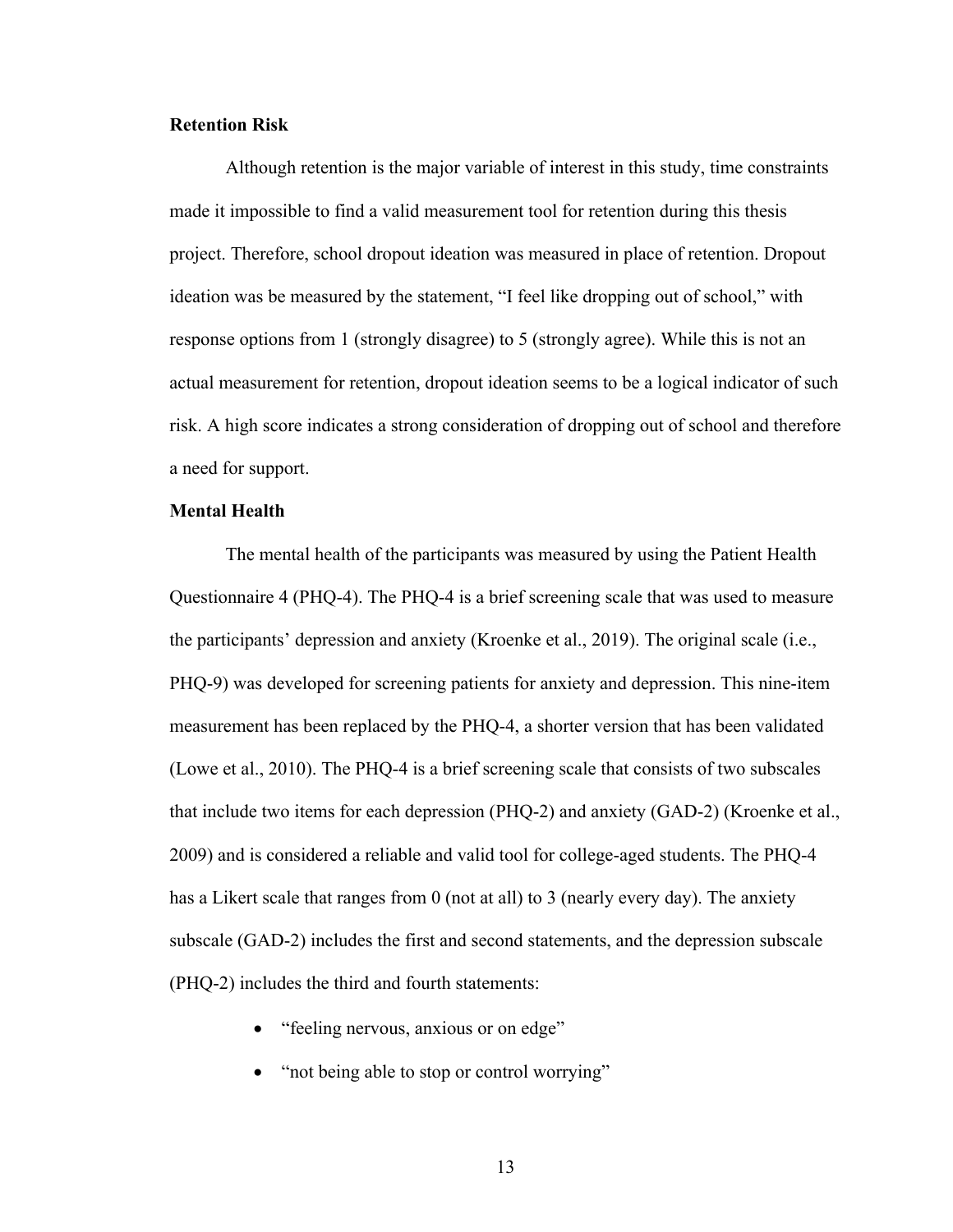- "feeling down depressed or hopeless"
- "little interest or pleasure in doing things"

The PHQ-4 total score ranges from 0 to 12, with four different categories that represent *psychological distress*: None (0-2), Mild (3-5), Moderate (6-8) and Severe (9-12). Higher scores indicate anxiety and depression.

### **Financial Strain**

Financial strain was measured using the financial well-being scale, created by Norvilitis et al. (2003). In spite of the name, this study conceptualizes the measurement as financial strain based on the questions included in the scale. This scale is comprised of eight items that the developers designed to measure financial confidence and security. Because there is a lack of information regarding validation of this scale, this scale's internal consistency was a concern. However, the researcher chose this measure because this is one of the better scales that includes open-ended questions that can be used to examine the financial strain of each participant and because each statement includes questions that require specific answer ratings to show its validity.

The participants responded to each statement by rating it on a Likert scale that ranges from 1 (strongly agree) to 5 (strongly disagree). Financial strain is measured by higher number showing the disagreement and the lesser number showing an agreement with each statement. Some of these statements include, "I am uncomfortable with the amount of debt I am in," and, "I think a lot about the debt I am in." Financial strain will be measured by the final score, which will be achieved by the sum of all the responses. The mean score of the answers will be calculated. A higher value indicates a higher financial wellness and therefore a lower financial strain.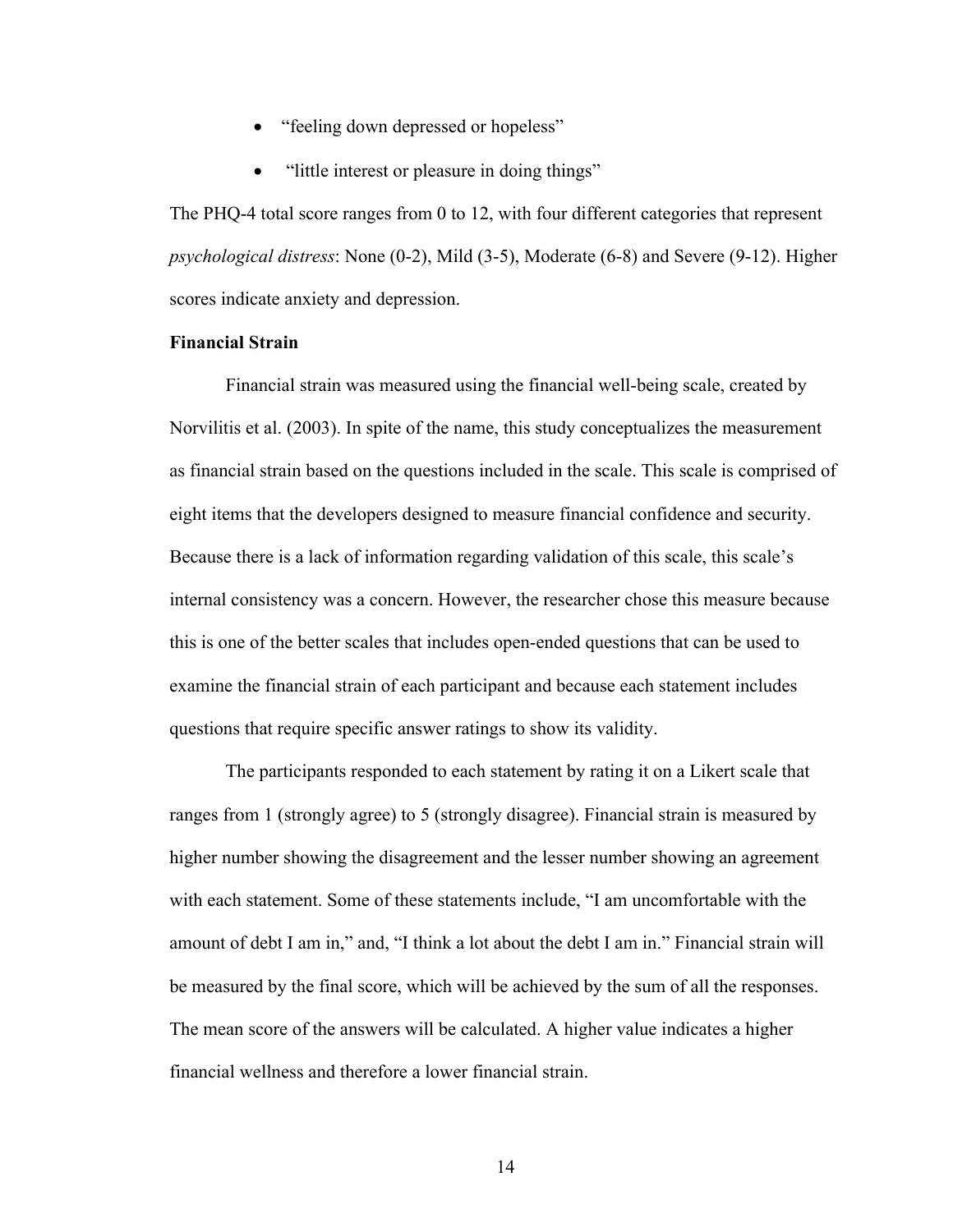### **Social Support**

Social support was measured using the Multidimensional Scale of Perceived Social Support (MSPSS), which was developed by Zimet et al. (1988). The MSPSS consists of 12 questions that measure an individual's perception of the support received from family, friends, and significant others. Some of these statements include, "There is a special person who is around when I am in need," "I have a special person who is a real source of comfort to me," and "I get the emotional help and support I need from my family."

The participants responded to each statement asked by rating it on a Likert scale ranging from 1 (very strongly disagree) to 7 (very strongly agree). Social support was measured by summing up the 12 items. The total ranges from 12, which is the lowest, to 84, which is the highest. The scores on this scale can be interpreted as being low, moderate, or high. The mean of the score was collected. A higher value indicates low social support and therefore the need for social support.

The MSPSS measurement scale has been found to be valid and reliable. Its high internal consistency is supported across different samples and has been demonstrated as 0.84, 0.87, and 0.91 (Wongpakaran et al., 2011).

### **Demographic Information**

Students were asked for basic demographic questions such as their gender, age, and race. They were also asked for their classification, such as freshman, sophomore, junior, or senior.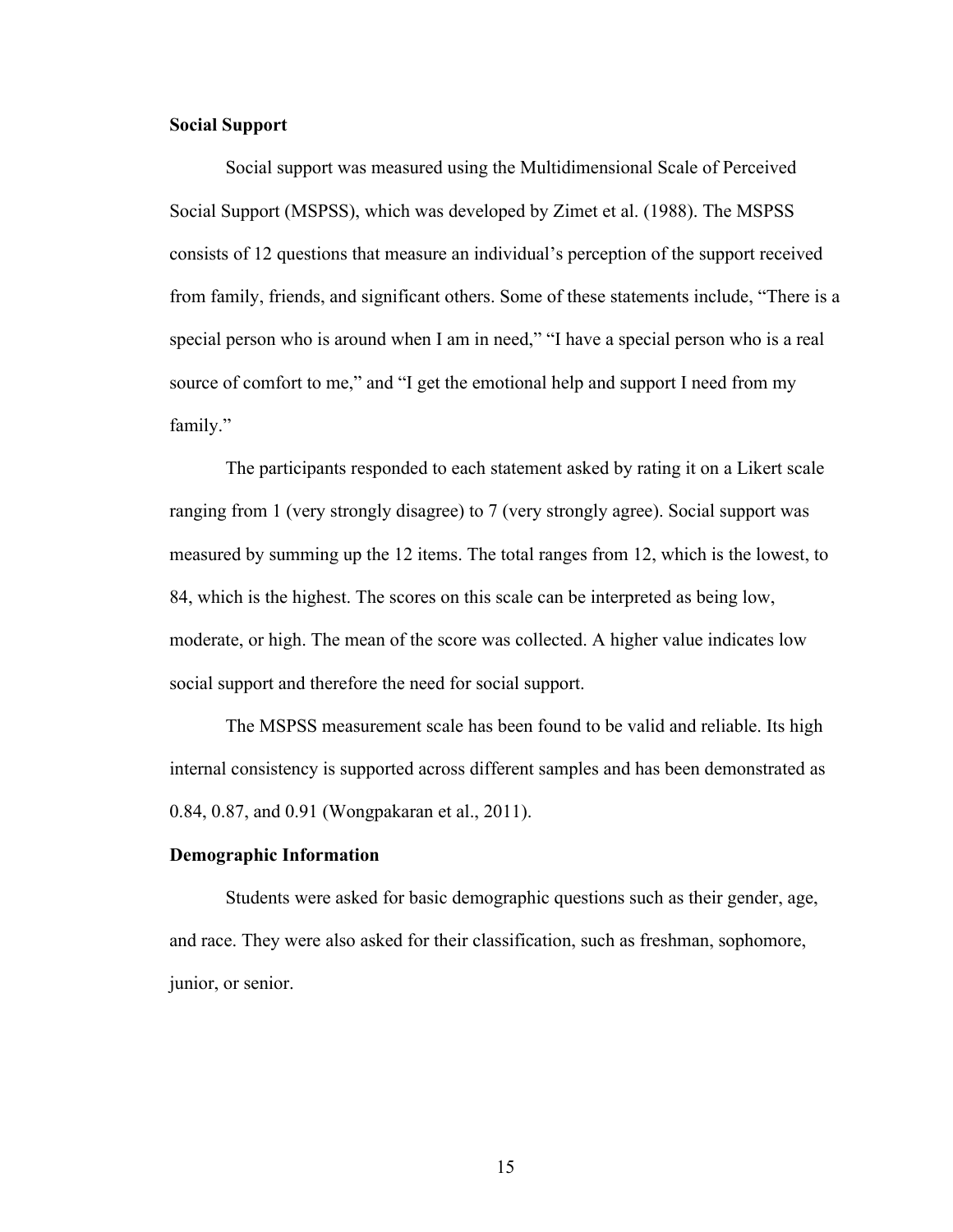#### **Ethical Consideration**

Major ethical consideration of the survey included voluntary participation in the study, privacy, and confidentiality. These concerns were addressed by obtaining the participants' informed consent to participate in the research prior to completing the survey. The consent form included information about the purpose and procedures, potential benefits of the study, provision of confidentiality, and the contact information of the researcher in case they had questions and concerns. All participants were made aware of their voluntary participation and given the right to withdraw from the survey at any time. Participants were also made aware that they would not be given any incentives for the completion of the survey and that it has no impact on their academics. In addition, the survey was considered anonymous because it did not collect identifiable information, and the researcher only analyzed aggregated data. Given the nature of this study, it has been approved by the ACU Institutional Review Board (IRB) as exempt research. For more information on the letter see Appendix A. Although the survey did not include identifiable information, the researcher made the effort to comply with ethical issues regarding the data storage. The data were stored in a secure password-protected Google Docs file. The data will be accessed by the principal investigator and the thesis chair. After the data were utilized for the study, it will be deleted within two years.

### **Data Collection**

Data were collected via an online survey using the ACU account of Qualtrics, which is a platform for creating and distributing web-based surveys. The researcher sent the Workforce Solutions of West Central Texas personnel solicitation email that includes a link to the Qualtrics survey. The email addresses of the potential participants will be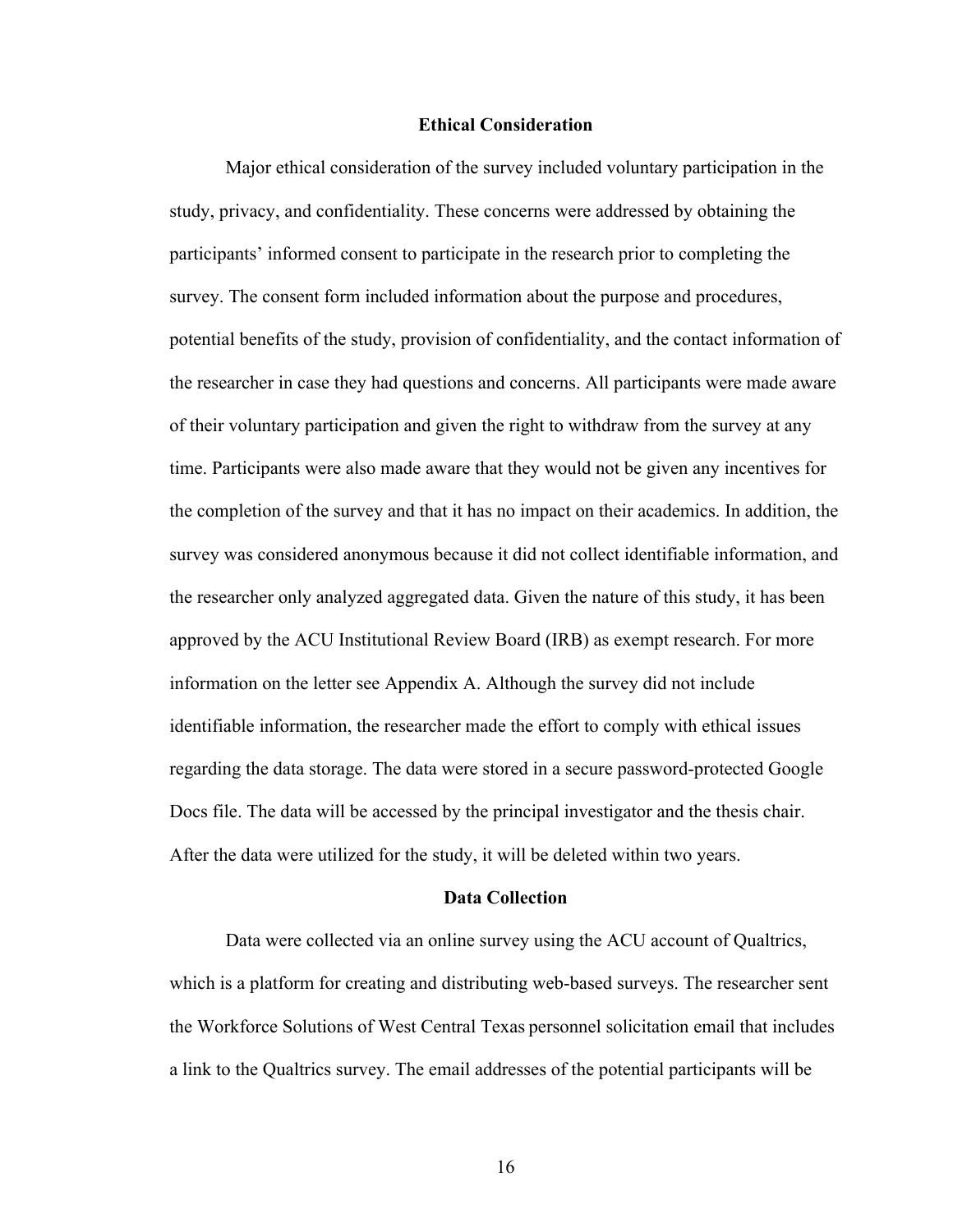accessed by the agency personnel who will send out the solicitation letter to the 200 students enrolled in the program who meet the inclusion criteria. After one week the survey was closed and the data were downloaded from Qualtrics.

The study data were collected from January 25, 2022, to February 11, 2022. Out of the 200 contacted participants, 17 completed the informed consent process and participated in the survey. There were five respondents who did not answer most of the questions, and after deleting those cases from the data, the working sample included 12 responses, an overall response rate of 3.10%.

#### **Data Analysis**

This study data were analyzed using SPSS, a statistical software. The study instruments include the measurement scales PHQ-4, school dropout ideation, financial well-being scale, and the Multidimensional Scale of Perceived Social Support (MSPSS). The original survey developers suggested calculating the sum score, which will result in a composite variable. A composite variable, according to Song and colleagues (2013), is "made up of more than three indicators that are highly related to one another and includes scales, single or global ratings, or categorical variables" (p. 2). They claim that using composite variables is a common practice for certain purposes such as "addressing multicollinearity for regression analysis or organizing multiple highly correlated variables into more digestible or meaningful information" (p. 2). The answers to related questionnaires were categorized into a composite variable by taking the mean of the scores of them.

As a preliminary analysis, a series of reliability analyses were performed to check the internal consistency of each scale. The internal consistency indicates the extent to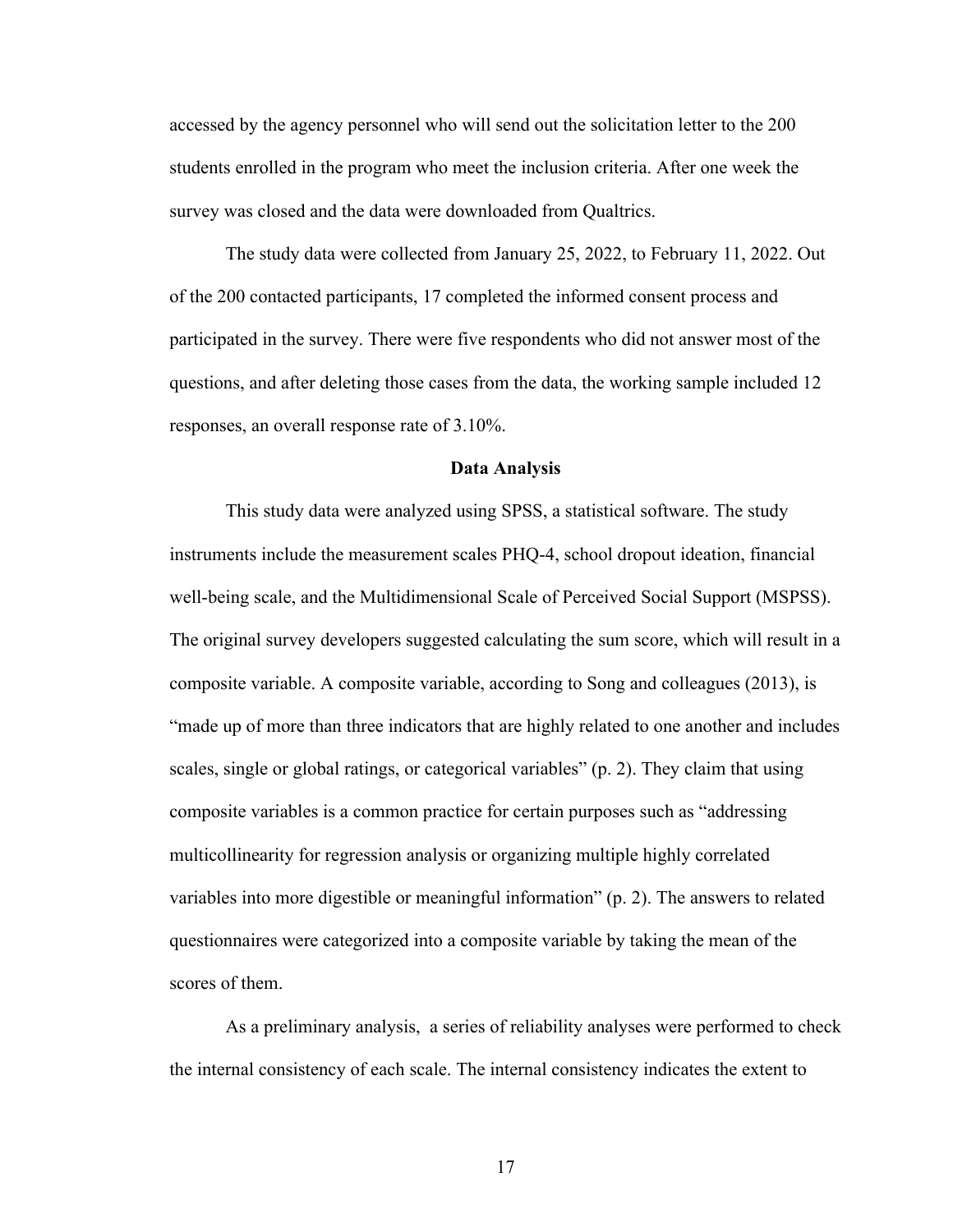which all the items or indicators measure the same construct and the inter-relatedness of the items with each other (Tavakol & Dennick, 2011). Cronbach's alpha is a widely used tool for assessing the internal consistency of a scale. This value refers to "the extent to which correlations amongst items in a domain may vary. There may be some error associated with the average correlation found in any particular sampling of items" (Nunnally, 1978, p. 206). Nunnally argued that the Cronbach's alpha level should be at least .70 in order to indicate minimally sufficient internal consistency. considered to be indicative of minimally adequate internal consistency. Although there are different reports about the acceptable values, this value is generally used for a cut-off value. The following section provides information including what indicators were included in each scale and its Cronbach's alpha.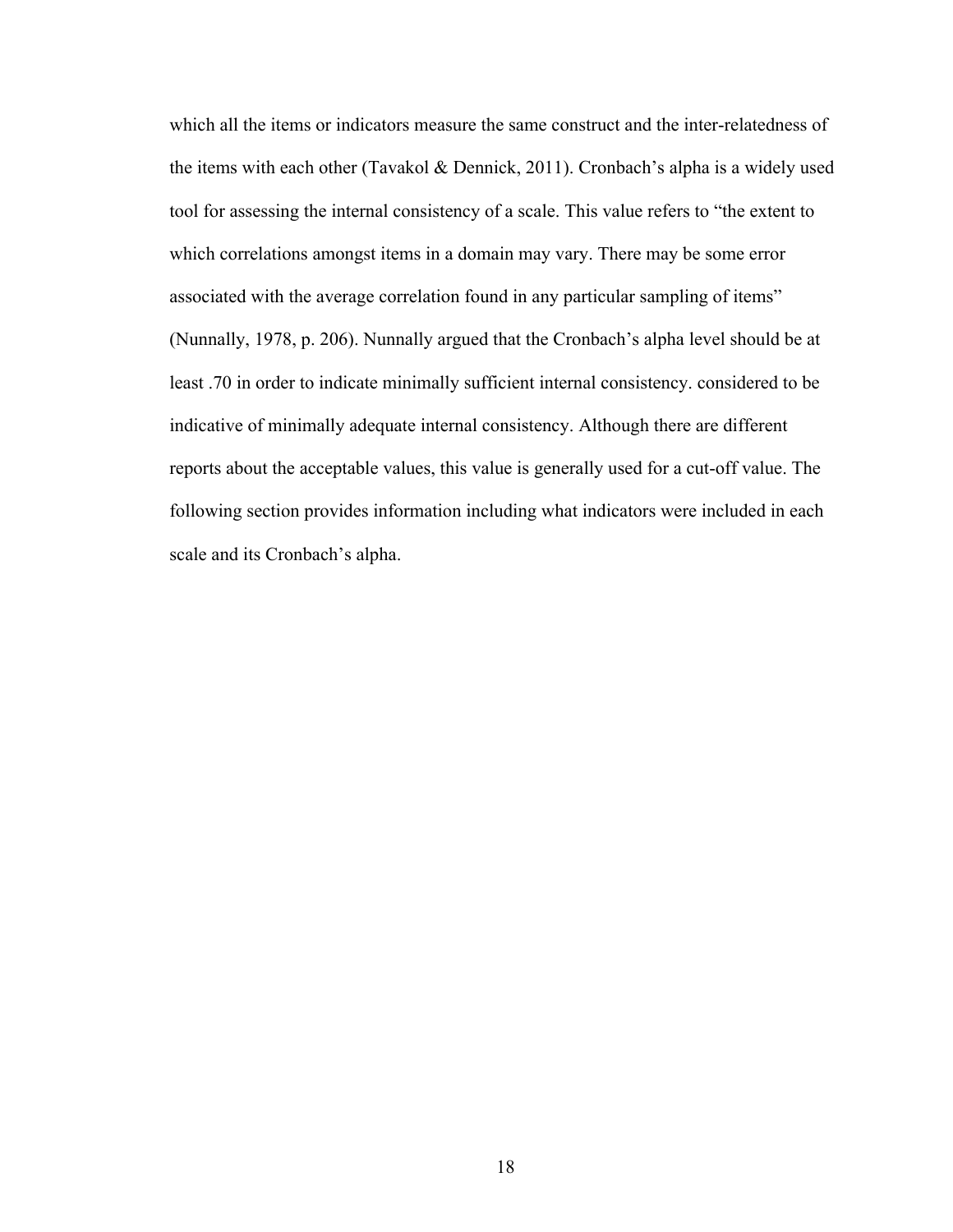### CHAPTER IV

### FINDINGS

### **Participants**

Table 1 presents descriptive statistics informing the participants' demographic background. The study participants in this sample were FGCS freshmen in colleges across Texas, ages 18 and older. The study participants in this sample included slightly more female (50.0%) than males (41.7%). Respondents were mostly White (66.7%), and four respondents were classified as other (33.3%).

### **Table 1**

*Characteristics of the Sample (*N *=12)*

| Variable       | Category or Range | $N$ or $M$ | $%$ or SD |
|----------------|-------------------|------------|-----------|
| Gender         | Male              |            | 41.7      |
|                | Female            |            | 50.0      |
|                | Prefer not to say |            | 8.3       |
| Classification | Freshman          | 12         | 100.0     |
| Race           | White             |            | 66.7      |
|                | Other             |            | 33.3      |

### **Descriptive Statistics of Major Variables**

#### **Psychological Distress**

For this variable, Table 2 presents the data for the original items along with the reliability test results and the calculated composite value based on the reliability test results. Psychological distress was measured using four items from the PHQ4 scale. The response to each question was on a four-point Likert scale that ranged from 1 ("Not at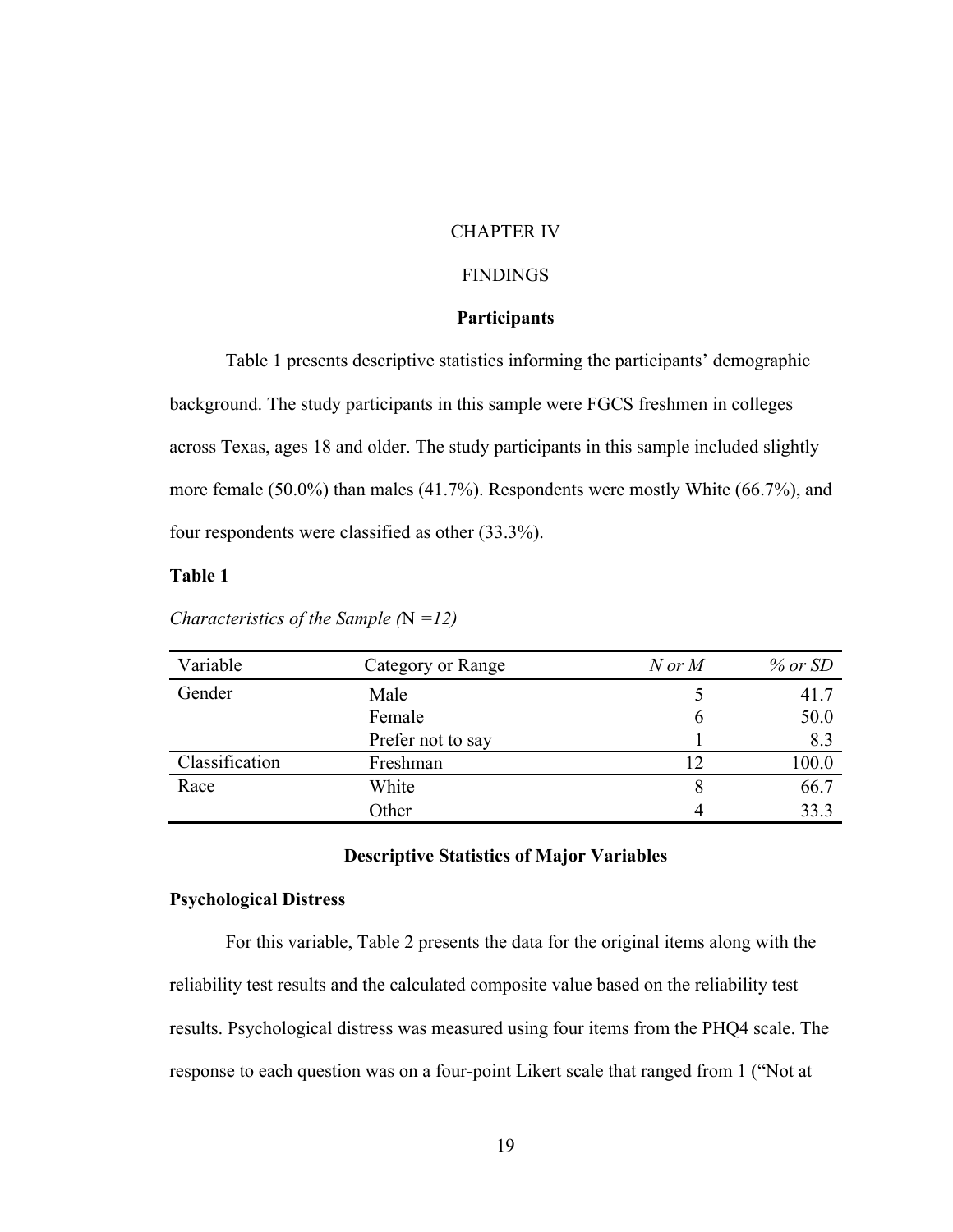all") and 4 ("Nearly every day"). A reliability test for the four items yielded the Cronbach's alpha .784, which is higher than a widely used cut-off point of .7. Therefore, the scores on the four items were summed to generate a composite value to measure mental health issues. The distribution of this composite variable has a mean of 7.17 with a standard deviation of 3.10., ranging from 0 to 12. Author Kroenke et al. (2009) provides the criteria of psychological stress as following: None (0-2), Mild (3-5), Moderate (6-8), and Severe (9-12). Based on the criteria, this group seems to have moderate level of psychological distress.

#### **Table 2**

*Psychological Distress: Descriptive Statistics and Internal Consistency*

|                                                | $\mathcal{N}$ | Min          | Max           |        |      |
|------------------------------------------------|---------------|--------------|---------------|--------|------|
| Mental Health (Cronbach's $\alpha$ =.784)      |               | 12 2.00      | 12.00 7.17    |        | 3.10 |
| Feeling nervous, anxious or on edge            |               |              |               | 2 1.83 | 0.94 |
| Not being able to stop controlling or worrying |               | $\theta$     |               | 2 1.92 | 0.90 |
| Feeling down, depressed, or hopeless           |               | $\theta$     |               | 3 1.75 | 0.97 |
| Little interest or pleasure in doing things    |               | $\mathbf{0}$ | $\mathcal{R}$ | l 67   |      |

#### **Financial Well-Being**

Table 3 presents information from the responses given by the students on their financial well-being. They responded to 10 items included in the financial well-being scale, on a Likert scale that ranged from 1 ("Strongly disagree") to 5 ("Strongly agree"). However, because there were some missing data, only 10 cases were included in the reliability analysis. The analysis of the 10 items found an acceptable internal consistency (Cronbach's alpha =.762). Therefore, the scores on the 10 items were averaged to generate a composite value to measure financial wellness. By using a mean score that is not impacted by missing data, the composite score for all 12 cases can be used. The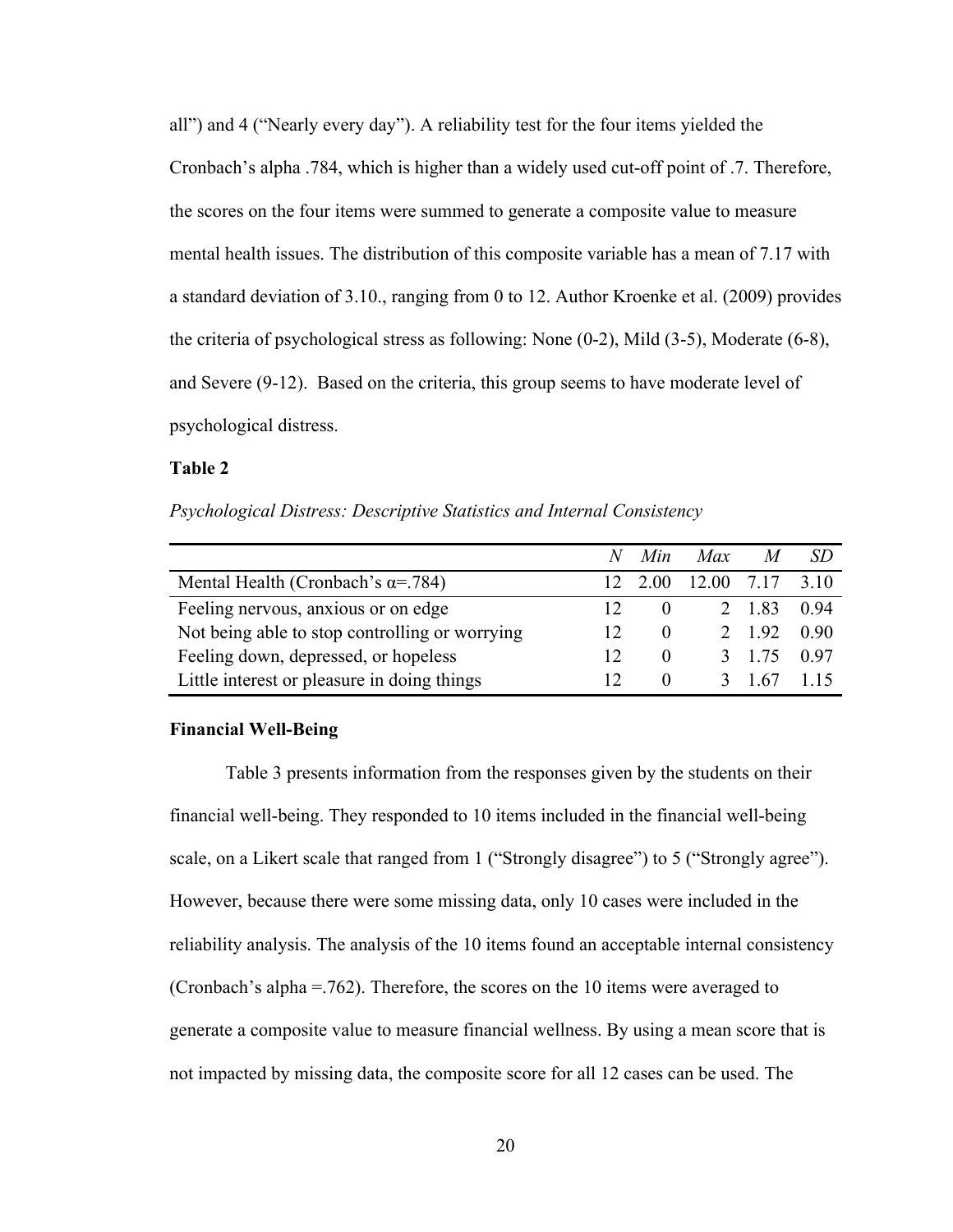distribution of this composite variable has a mean of 2.76 with a standard deviation of

0.75. Based on the criteria, this group seems to have a high level of financial well-being.

## **Table 3**

| Financial Wellness: Descriptive Statistics and Internal Consistency |  |  |
|---------------------------------------------------------------------|--|--|
|                                                                     |  |  |

|                            | $\overline{N}$ | Min | Max  | $\it{M}$ | <i>SD</i> |
|----------------------------|----------------|-----|------|----------|-----------|
| Cronbach's $\alpha = .762$ | 12             |     | 3.88 | 2.76     | 0.75      |
| FinWell1                   | 10             |     |      | 2.00     | 0.94      |
| FinWell2                   | 10             |     |      | 2.10     | 1.37      |
| FinWell3                   | 10             |     |      | 3.00     | 1.33      |
| FinWell4                   | 10             |     |      | 2.80     | 1.48      |
| FinWell5                   | 10             |     |      | 2.70     | 1.25      |
| FinWell6                   | 10             |     |      | 2.60     | 0.97      |
| FinWell7                   | 10             |     |      | 2.70     | 1.25      |
| FinWell <sub>8</sub>       | 10             |     |      | 3.00     | 1.56      |
| FinWell9                   | 10             |     |      | 2.80     | 1.48      |
| FinWell10                  | 10             |     |      | 3.10     | 1.10      |

### **Social Support**

Table 4 presents the descriptive statistics informing the participants' social support level. A reliability test for the 12 items yielded the Cronbach's alpha .956. Therefore, the scores on the 12 items were summed up to generate a composite value to measure social support. The distribution of this composite variable has a mean of 60.25 with a standard deviation of 15.10. Zimet et al. (1988) provide the criteria of social support as a higher value indicating the need for social support. Based on the criteria, this group seems to have moderate level of social support.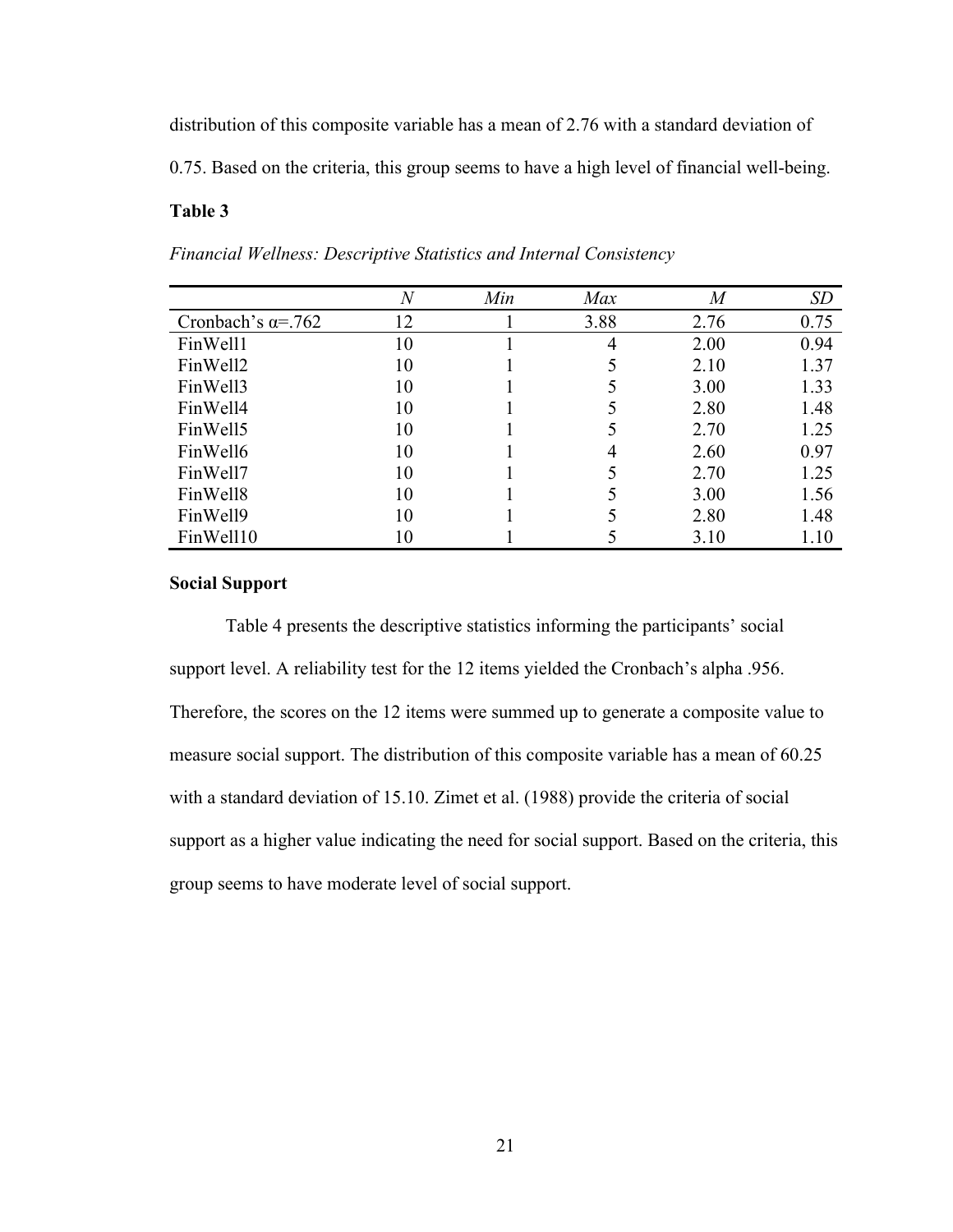### **Table 4**

|                             | $\overline{N}$ | Min          | Max            | M     | SD    |
|-----------------------------|----------------|--------------|----------------|-------|-------|
| Cronbach's $\alpha = 0.956$ | 12             | 41           | 84             | 60.25 | 15.10 |
| SS1                         | 12             | $\mathbf{1}$ | $\overline{4}$ | 5.00  | 1.54  |
| SS <sub>2</sub>             | 12             | 1            | 5              | 5.17  | 1.64  |
| SS <sub>3</sub>             | 12             | 1            | 5              | 4.92  | 1.78  |
| SS <sub>4</sub>             | 12             | 1            | 5              | 4.83  | 1.53  |
| SS <sub>5</sub>             | 12             |              | 5              | 5.33  | 0.99  |
| SS <sub>6</sub>             | 12             | 1            | $\overline{4}$ | 5.42  | 1.44  |
| SS7                         | 12             | 1            | 5              | 4.92  | 1.68  |
| SS <sub>8</sub>             | 12             | 1            | 5              | 4.83  | 1.80  |
| SS9                         | 12             | 1            | 5              | 4.92  | 1.38  |
| <b>SS10</b>                 | 12             | 1            | 5              | 5.17  | 1.40  |
| <b>SS11</b>                 | 12             |              |                | 5.08  | 1.51  |
| <b>SS12</b>                 | 12             |              |                | 4.67  | 1.56  |

*Social Support: Descriptive Statistics and Internal Consistency*

### **Factors of Retention Risk**

A multiple regression analysis was performed to test the following hypotheses:

- Hypothesis 1: FGCS with anxiety and depression issues are more susceptible to drop out of college than those without anxiety and depression.
- Hypothesis 2: FGCS with low levels of perceived social support are more susceptible to drop out of college than those with a high level of social support.
- Hypothesis 3: FGCS with low levels of financial security are more susceptible to drop out of college than those with a high level of financial security.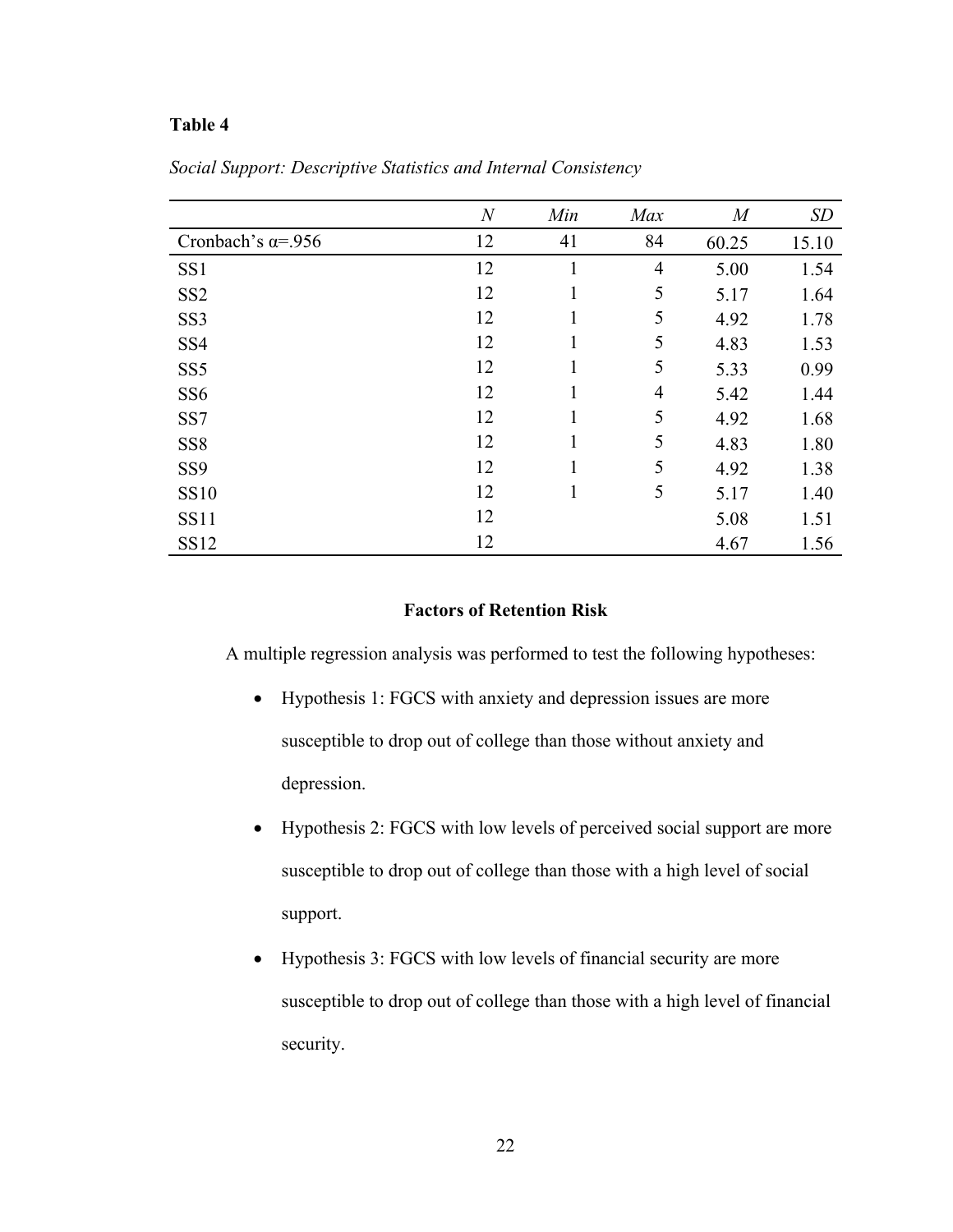As mentioned in the Research Methods chapter, the retention of students could not be measured for this thesis project. Instead, this study measured retention risk by asking students to respond to a statement ("I feel like dropping out school"). The students responded on a Likert scale that ranged from 1 ("Strongly disagree") to 5 ("Strongly agree"). Table 5 presents the results of a regression model that includes the three factors of retention risk: psychological distress, financial wellness, and social support. Even with the small number of valid cases  $(n = 12)$ , the results indicate that the overall regression model was statistically significant ( $R^2 = 0.847$ ,  $F = 14.708$ ,  $p < .001$ ) explaining the variance in depression by 84.7%. In this model, Psychological Distress was the only significant factor (Beta =  $0.879$ ,  $t = 4.838$ ,  $p = .001$ ). Students who had a higher level of psychological distress had a higher risk of dropout. Hypothesis 1 was supported. The other two factors included in this model was not statistically significant factors. Hypotheses 2 and 3 were not supported.

### **Table 5**

| Multiple Linear Regression (MLR) Model of Retention $\alpha$ (N = 12) |
|-----------------------------------------------------------------------|
|-----------------------------------------------------------------------|

| Factor                        | B        | SE    | <b>Beta</b> |          | р              |
|-------------------------------|----------|-------|-------------|----------|----------------|
| (Constant)                    | 2.385    | 1.751 |             | 1.362    | 0.210          |
| <b>Psychological Distress</b> | 0.382    | 0.079 | 0.879       | 4.838    | 0.001          |
| <b>Financial Wellness</b>     | 0.125    | 0.265 | 0.069       | 0.471    | 0.650          |
| Social Support                | $-0.008$ | 0.016 | $-0.087$    | $-0.496$ | 0.633          |
|                               |          |       |             |          |                |
| R Square                      |          |       |             | 0.847    |                |
| F                             |          |       |             | 14.708   | $<$ 0.001 $\,$ |

*Note: a It is measured by dropout ideation: Question "I feel like dropping out of school"* 

*(1=strongly disagree to 5=strongly agree)* 

To explore why some hypotheses were not supported, the correlation matrix (Table 6) was examined. Although social support was negatively correlated with the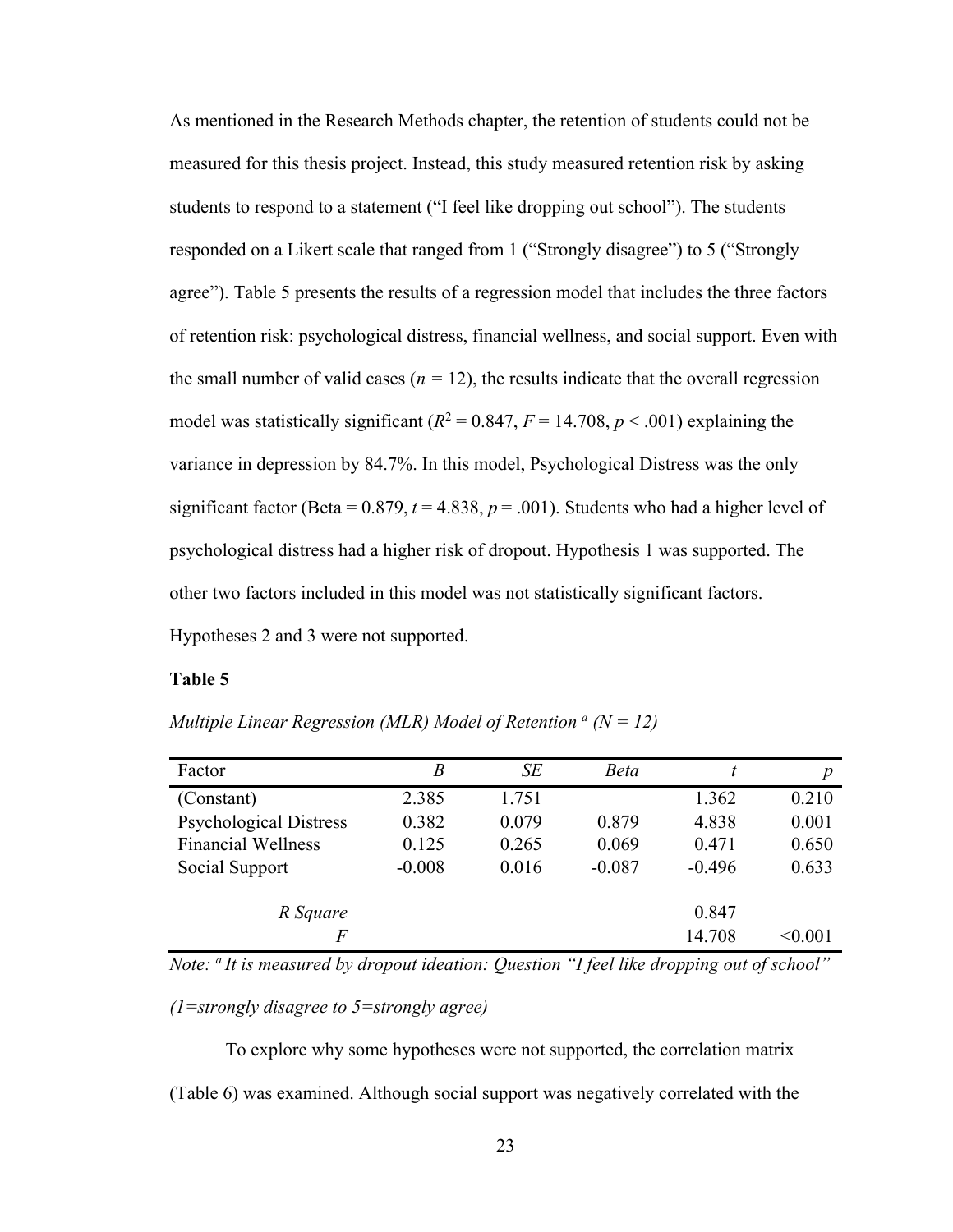outcome variable  $(r = -0.607, p = 0.018)$ , its effect on the outcome in the regression model (Table 6) disappeared when the other factors were considered. Its effect may be confounded in the regression model due to a high correlation between social support and psychological distress ( $r = -0.588$ ,  $p = 0.022$ ). In this sample study, financial wellness was not associated with retention risk in any way.

### **Table 6**

|                          | #1         | #2        | #3       | #4 |
|--------------------------|------------|-----------|----------|----|
| 1 Retention              |            |           |          |    |
| 2 Psychological Distress | $0.914***$ |           |          |    |
| 3 Financial Wellness     | $-0.142$   | $-0.245$  |          |    |
| 4 Social Support         | $-0.607*$  | $-0.588*$ | $-0.045$ |    |
|                          |            |           |          |    |

*A Correlation Matrix Between Variables Included in the MLR*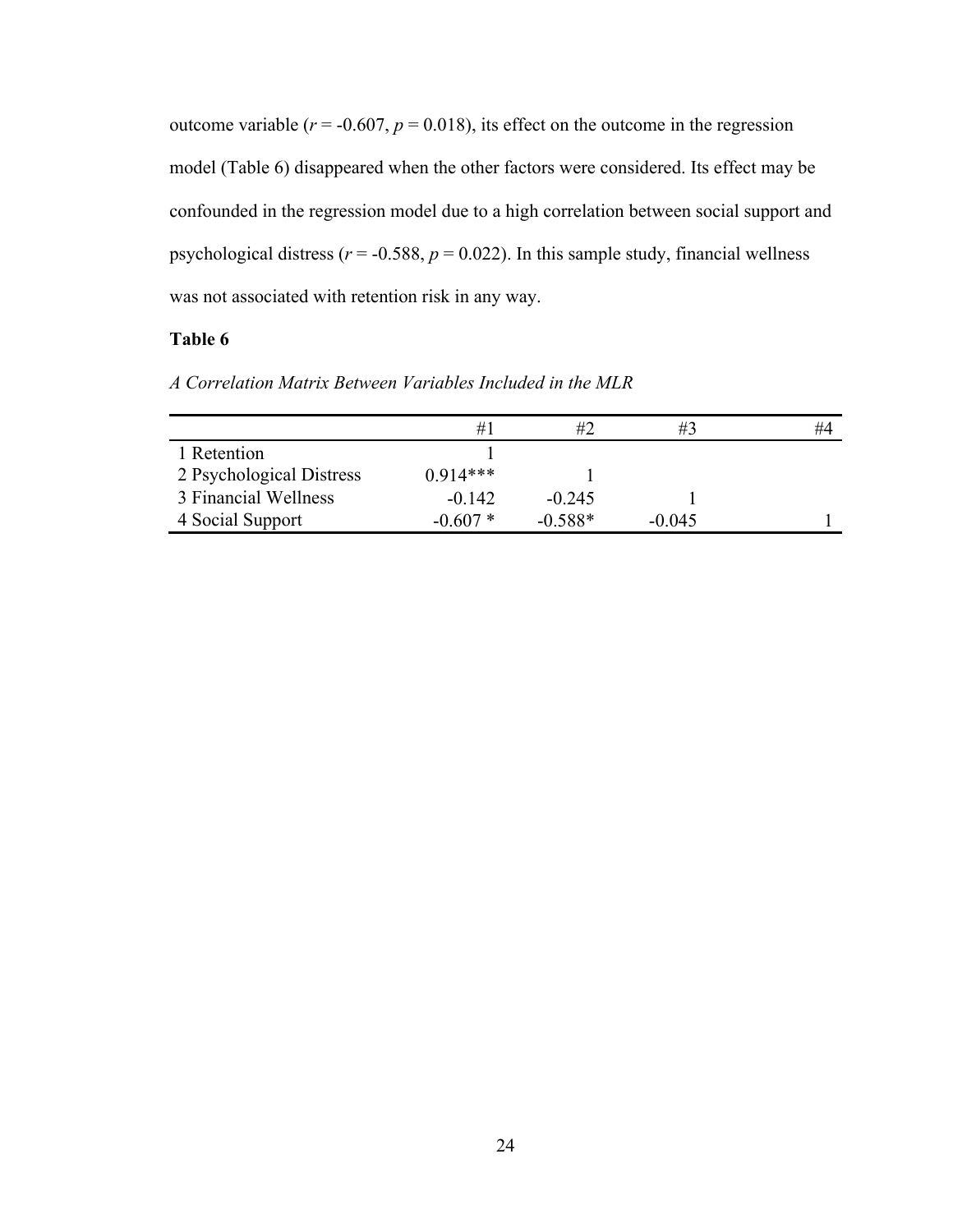### CHAPTER V

### **DISCUSSION**

The purpose of this study was to evaluate and assess the factors that affect the retention of FGCS with an emphasis on mental health. This research was conducted with participants that attend two-year and four-year colleges in West Central Texas. Identifying and assessing these factors that affect retention is important because of the client population, so it is imperative that this research was conducted for the benefit of the students.

#### **Discussion of Major Findings**

This section discusses the findings of this research and how it relates to the discovered literature. This study includes quantitative data that analyzes each factor of retention and with a conclusion of which hypothesis was supported or not. Previous research indicated the factors that affect the retention of FGCS. Therefore, this study sought to test the following hypotheses: (1) FGCS with anxiety and depression issues are more susceptible to drop out of college than those without anxiety and depression. (2) FGCS with low levels of perceived social support are more susceptible to drop out of college than those with a high level of social support. (3) FGCS with low levels of financial security are more susceptible to drop out of college than those with a high level of financial security.

In exploring the relationship of this study findings to the analyzed literature, the first hypothesis was supported by study findings. The results indicated that the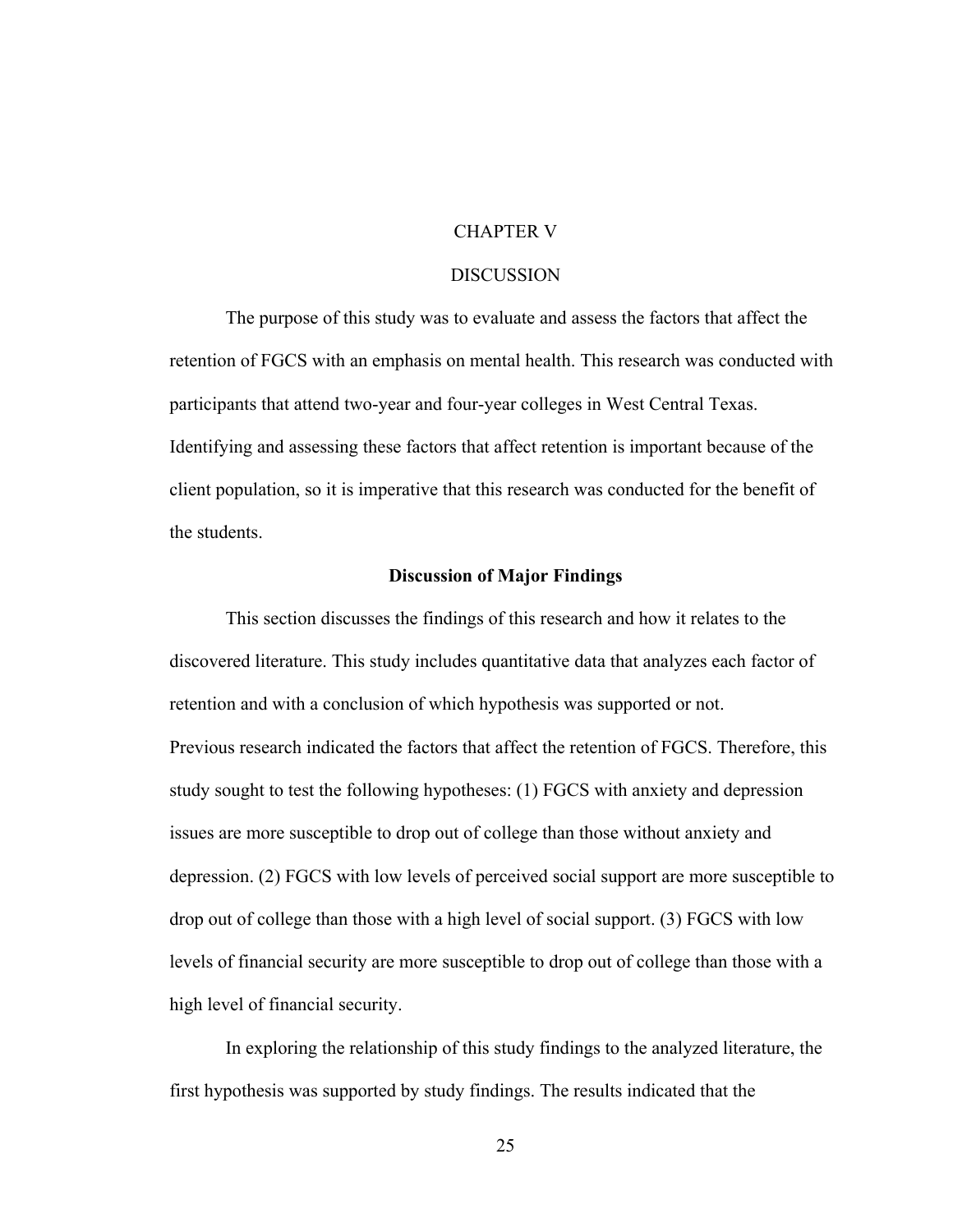participants showed a moderate level need for psychological wellness to avoid retention risk, so this hypothesis was statistically significant.

Furthermore, based on the literature review, social support is a factor that affects the retention of FGCS. However, the study finding for this hypothesis is not supported with the literature, which might have been as a result of various contextual factors that were in effect. These contextual factors include: the sample size, the study demographics, and the study population. Previous studies were represented by a larger sample size (House et al., 2020), unlike this study, which creates a limitation of generalizability.

The study demographics in previous studies were represented by participants of different races and classifications, unlike this study, which was predominantly represented by White participants. Although social support was not supported, the study findings indicated that this hypothesis was clinically significant, and a larger sample might have concluded its significance statistically as shown in the literature review.

Additionally, financial support showed no statistical significance to the study findings which does not correlate with the literature review. The study findings in this research show that the participants have a high level of financial wellness; however, it is possible that the study participants might be struggling, but there is no significant variance in this study. Therefore, it is possible that the demographics of the study participants affected this result unlike that of previous research. However, conducting this research on a broader demographic scale might establish a different finding for this hypothesis in relation to retention risk.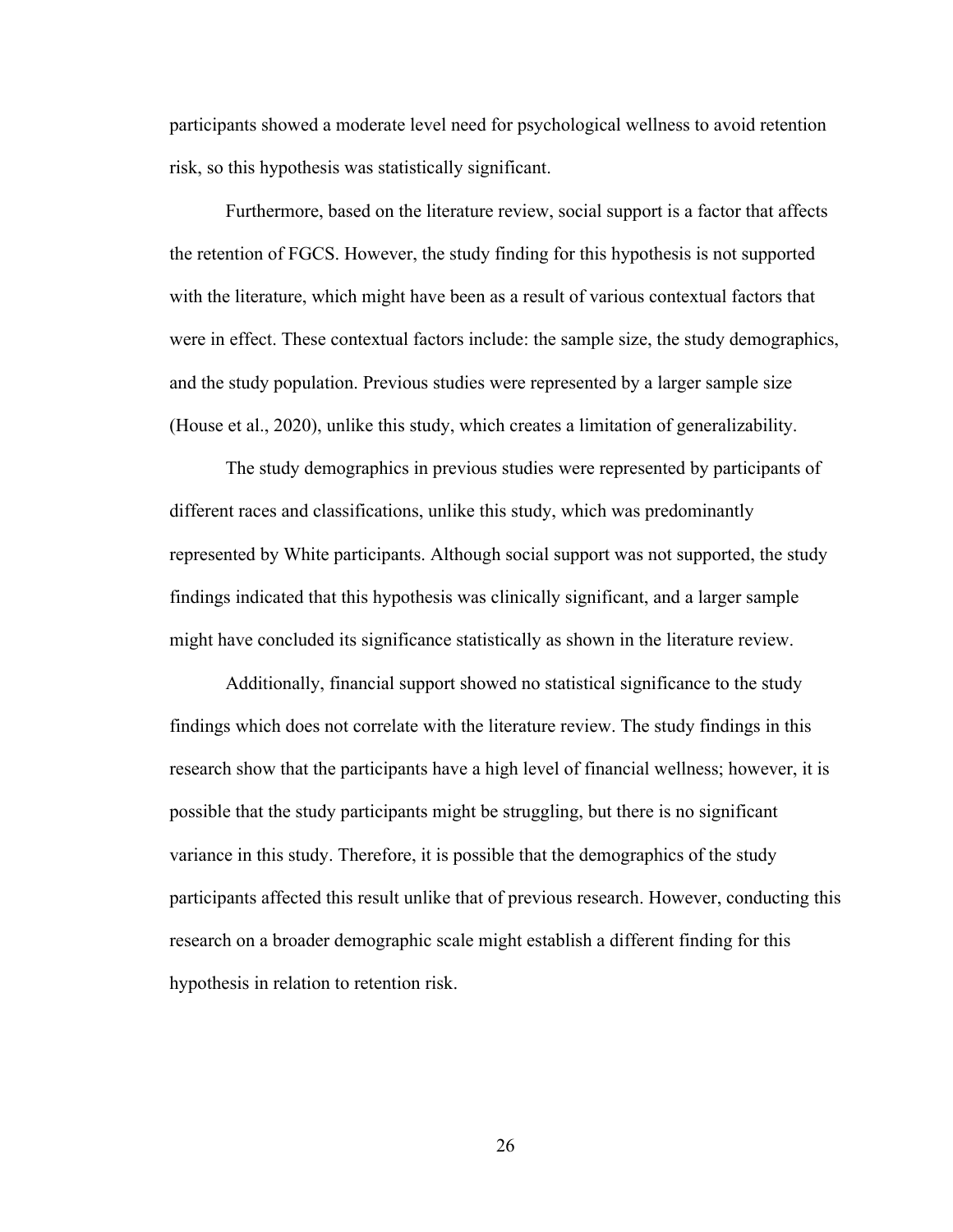#### **Implications of Findings**

This study explored and analyzed the factors that affect the retention of FGCS with the use of a conceptual model that describes the relationship between each factor and the outcome variable. Based on the result analysis, it is evident that there are implications for practice, policy and research that needs to be considered.

#### **Implications for Practice and Programs**

This section focuses on the implications for practice, and even though this study did not focus on specific practices, it includes an agency—Workforce Solutions of West Central Texas—which runs a post-secondary program of which the sample size is a part. The research results have created an opportunity for programs like Workforce Solutions of West Central Texas to implement practices that gear towards a factor that affects retention, especially that of psychological distress from the research results. Implementing evidence-based practices will help improve the psychological wellbeing of the students and improve retention risk.

Furthermore, while implementing evidence-based practices, psychological wellness might be recognized and will result in a more intentional cooperation and assessing of psychological risk by practitioners. Programs should also be aware of the PHQ-4 and the Screening, Brief Intervention, and Referral to Treatment (SBIRT) screening tools and provide trainings for practitioners to utilize in order to identify and drive these interventions. Also, practitioners and people who work with students need to be aware and develop the necessary skills needed for evaluation, assessment, and the use of assessment tools to evaluate and monitor the mental health of their clients.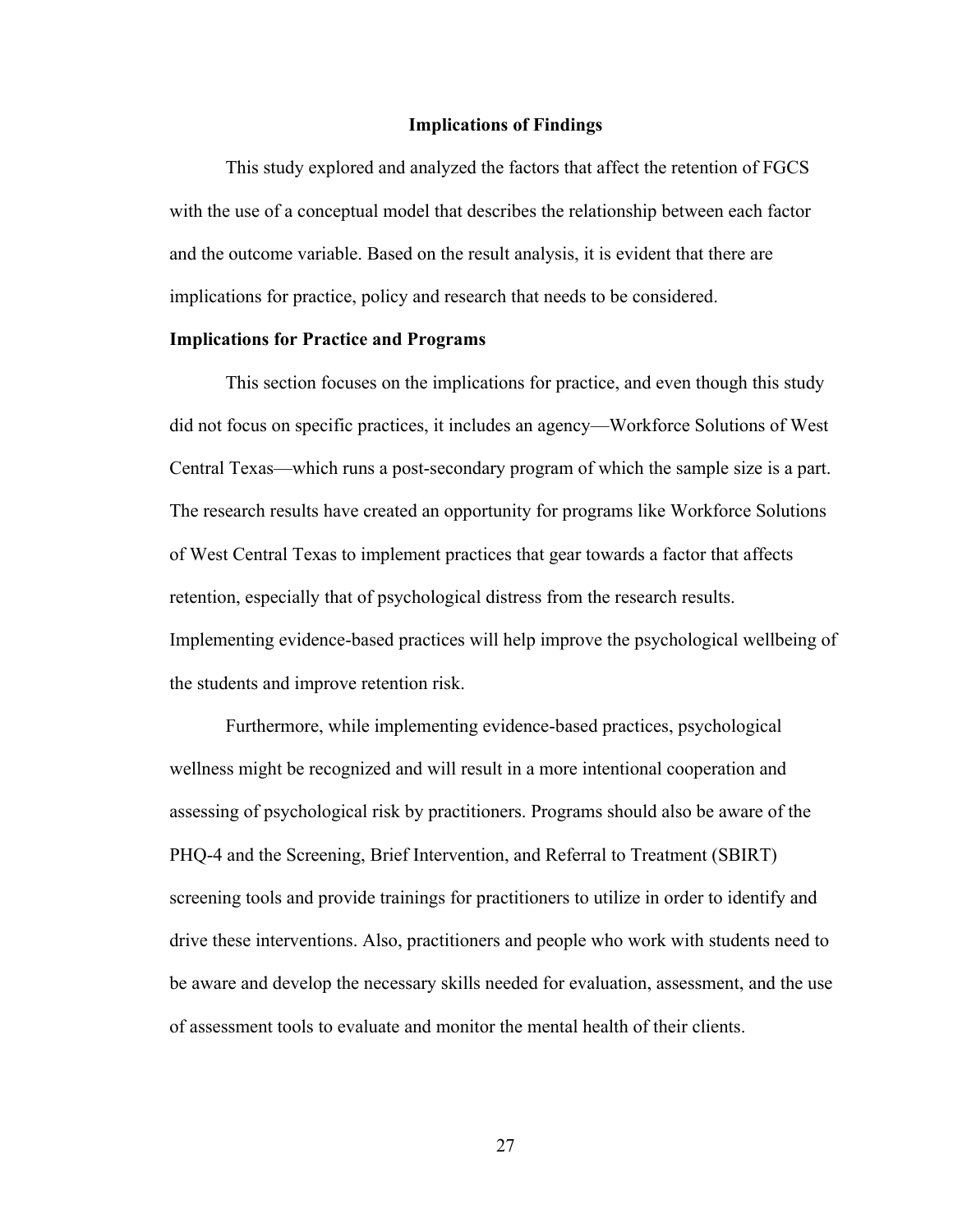#### **Implications for Policy**

The study results have some implications on policy practice. Based on the literature, FGCS are faced with certain challenges when it comes to education and most importantly higher education. The study results implied psychological distress; it is important that programs implement social support services that can address the levels of psychological stress on students. With the services put in place, it gives a creates a clearer understanding to the students on how the services will be of benefit to them. It is also important that the government focuses on the difficulties faced by FGCS in order to implement laws that are more accommodating to their needs.

Policy practice should also focus on incorporating policies such as traumainformed care, which will educate practitioners on identifying and responding to the psychological problems that their clients may have. These programs and policies would not only decrease retention risk but would create access and aid in successful program implementation.

#### **Implications for Research**

Although this study includes literature about the factors that affect the retention of FGCS, there is a need for more research to be conducted to examine the correlation between these factors and how much affect they have on students. The study sample size also created an implication for this research because the study results were not generalizable, therefore requiring a larger sample size for a more accurate analysis.

The study sample included only one race demographic; therefore, it is important that researchers include other race demographics in this kind of study as well as clarifying the purpose and justification for the use of race or ethnicity as a variable in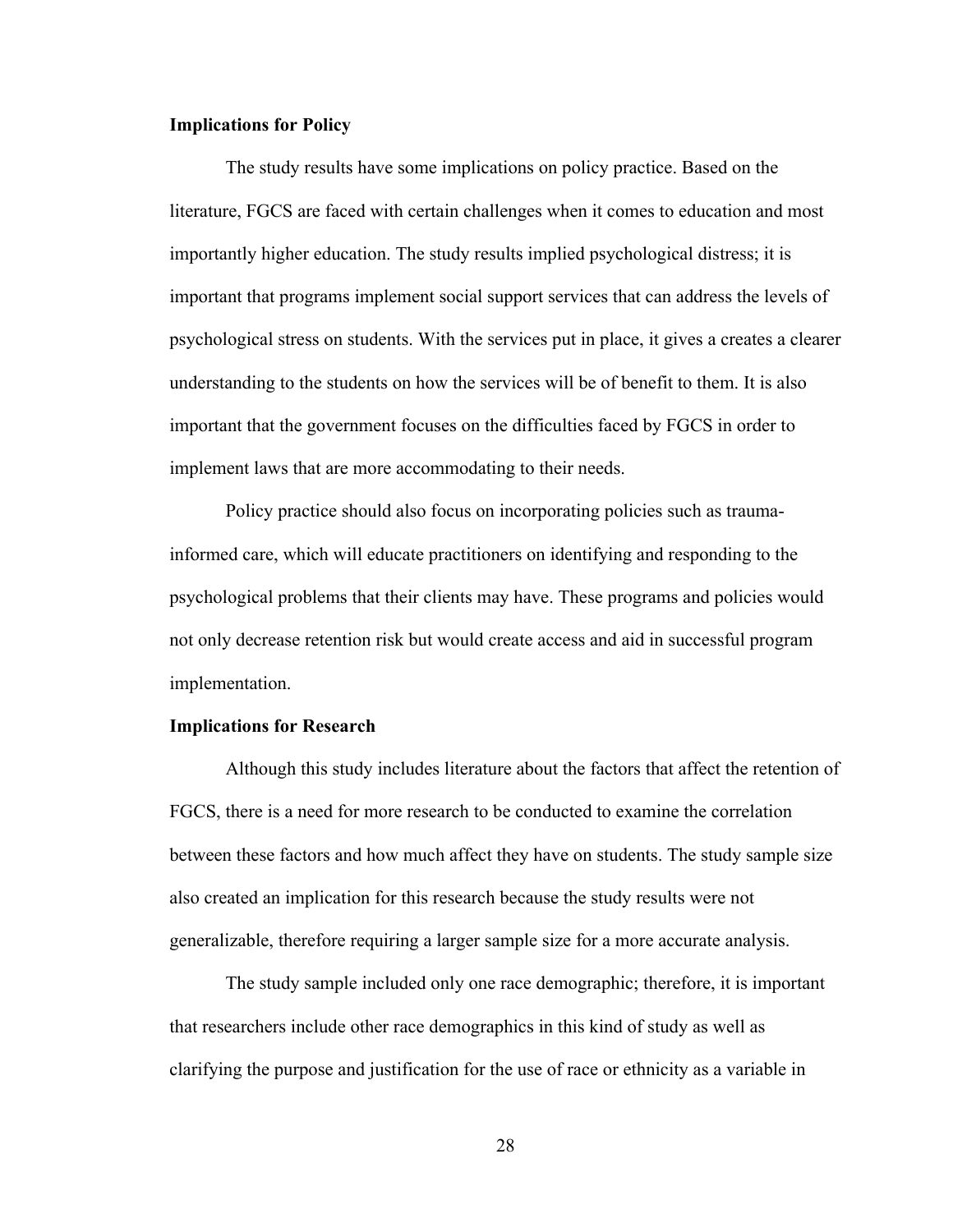their study. This will provide a clearer understanding on why the demographic question on race is important for the study and for understanding the phenomenon under the study.

#### **Study Limitations**

There are several limitations to this research that should be noted. This study used a cross-sectional data design that precludes causal interpretations of the findings, which includes the methods for gathering the study participants.

There is a gap in the generalizability of the study due to the sample size, randomization, and representation. The sample size, which was small, created a gap in research because the survey results were not representative of the actual study population sample, which would have created a better analysis of how each hypothesis affects the outcome variable. The researcher communicated with the agency that runs the program of which the participants are a part, but there was a reluctance from the participants, which has been a problem since the beginning of the research study. The study population, which includes the students in the post-secondary program at the Workforce Solutions of West Central Texas, have shown a reluctance in participation due to several factors that includes a lack of knowledge on what the program entails and its benefits. Therefore, it is important that programs elaborate on their services to students, to incorporate participation which will yield in a proper analysis of the program when evaluated.

Also, Table 2 presents information for "Psychological Distress." With results of this study, psychological distress is supported as a factor that affects the retention risk of First-Generation College Students, which is representative of the anxiety, and depression of a student. The limitation for that includes the lack of proper services that will address this issue. As a risk to retention, it is important that an assessment tool is incorporated to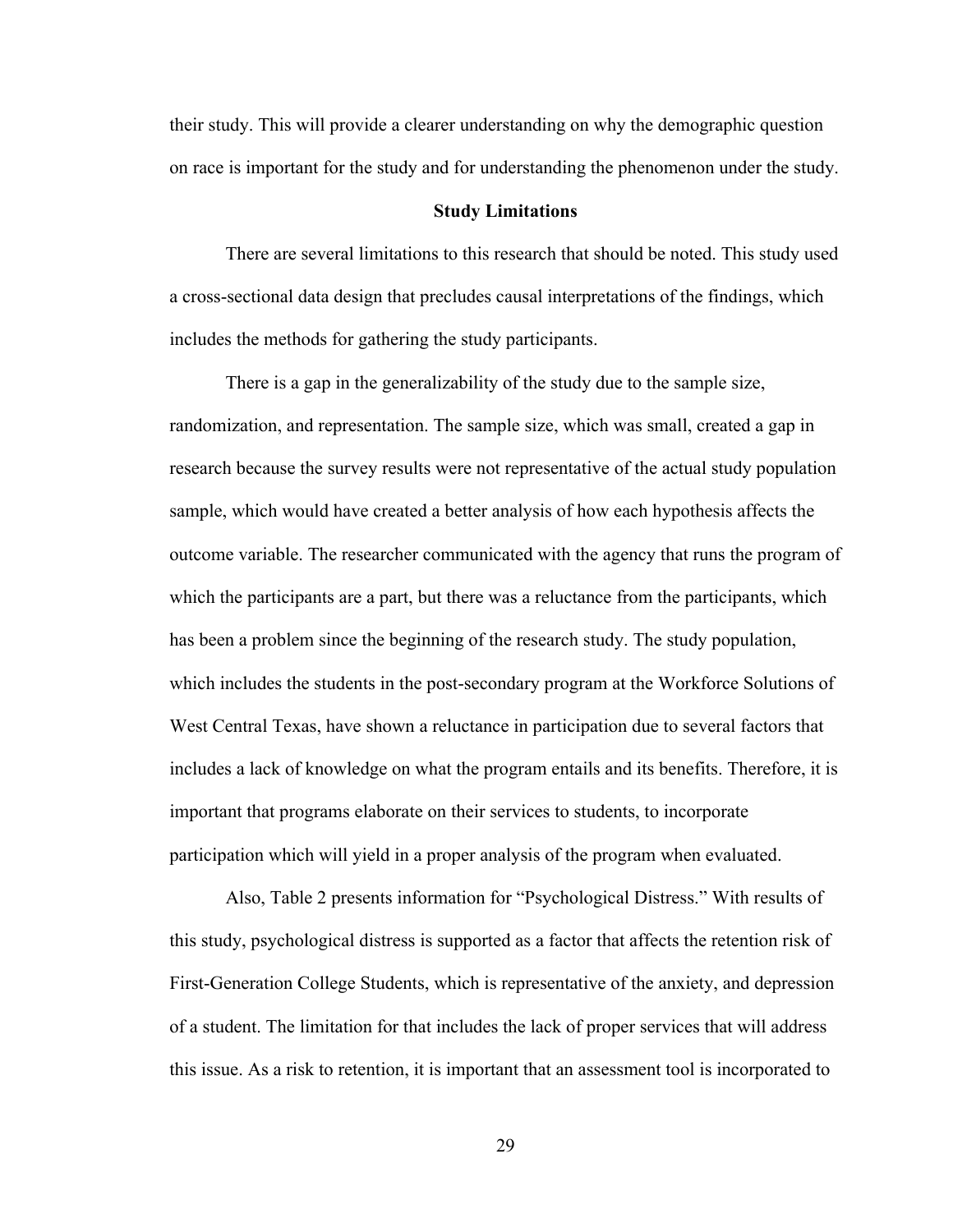identify this factor as a risk and to provide adequate resources and services that will help alleviate and address the levels of psychological distress in FGCS.

Additionally, the subject of this research was a limitation to the study. The participation in this research was voluntary without any coercion or promised incentive. Therefore, since the sample size includes volunteered participants, it is possible that there was a hesitation to participate in the study because the topic focuses on a specific category of students that have been asked to respond to sensitive questions. This can be challenging for students to be a part of and according to McNeeley (2012), "studies have shown that respondents tend to answer inaccurately when a topic is considered sensitive or threatening" (p. 378).

The sample race demographic is also a limitation to this study. The sample size represented only one demographic of the study population, which created a lack of study generalization and the consistency due to the responses received.

Despite the limitations of this study, which are attributed to the research sample size and lack of randomization, this study's result shows that psychological distress is a factor that affects the retention risk of FGCS and expresses the need for and importance of targeted services for this study population.

#### **Conclusion**

This research study sought to examine the retention of FGCS while exploring the factors that affect retention with an emphasis of mental health. The researcher collected data through the use of a cross-sectional survey design that asked questions focusing on the variables in the study. After the data analysis, it was concluded that out of three examined factors, psychological distress was shown as having a moderate effect on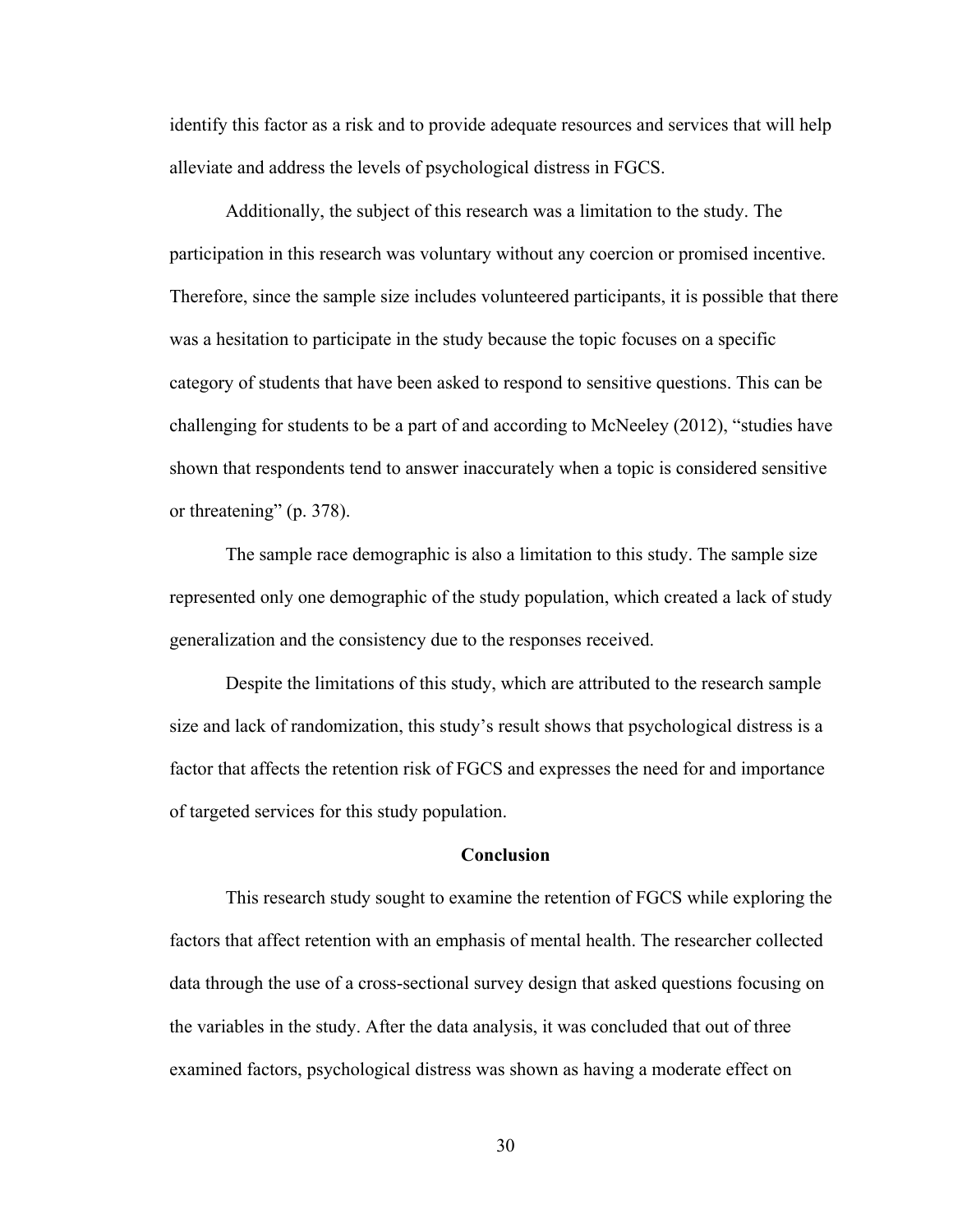retention risk. Financial wellness had no impact on the study, nor did social support. However, future studies should be conducted in order to identify how ideation is related to drop out. Also, considering the limitations of this study listed earlier, the conclusion of this study should be interpreted with caution for research, policy, and practice. Future research is needed to continue examining the factors that affect the retention of FGCS.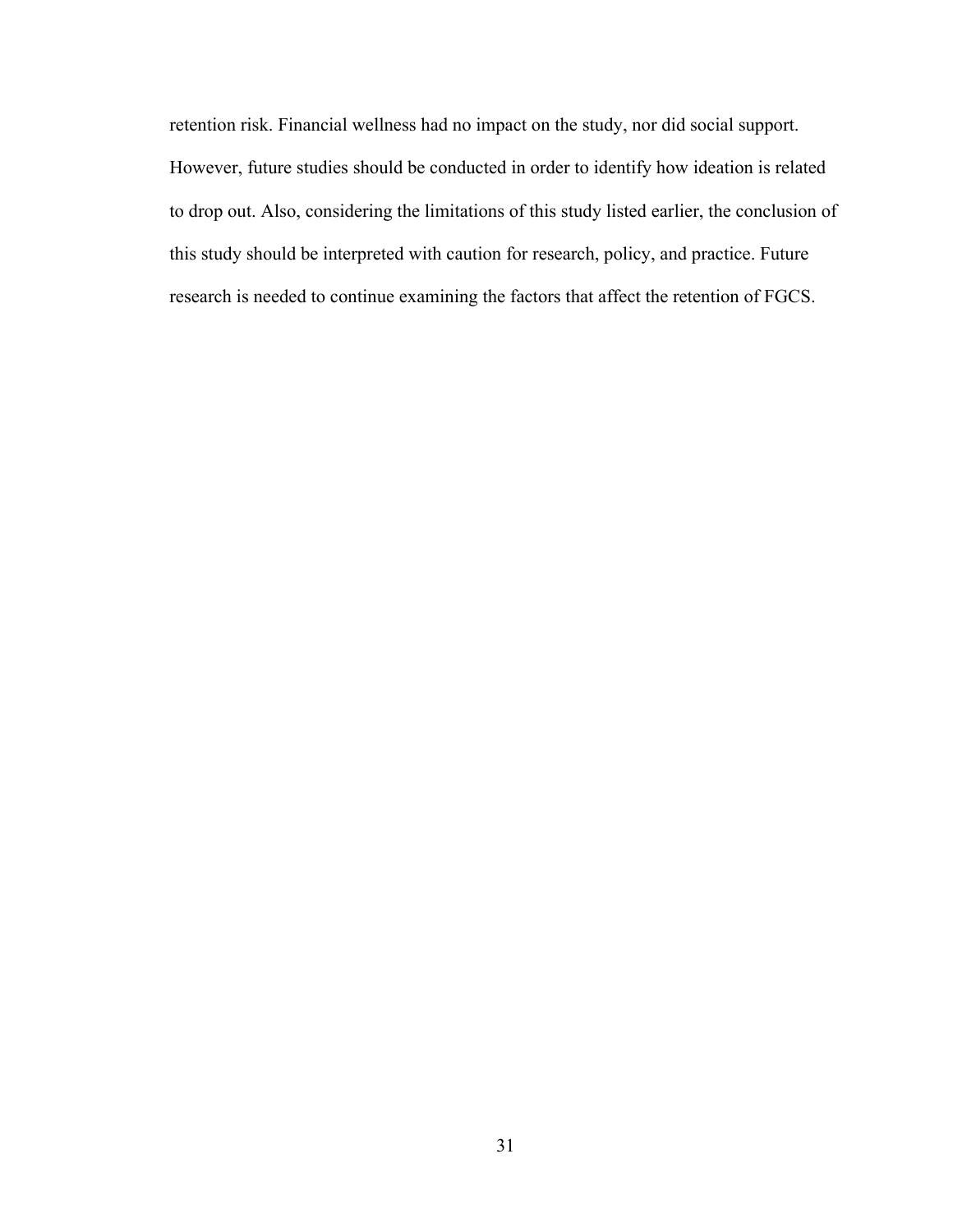### **REFERENCES**

- Awang, M. M., Kutty, F. M., & Ahmad, A. R. (2014). Perceived social support and wellbeing: First-year student experience in university. *International Education Studies*, *7*(13).
- Babineau, K., (2018). Closing the gap: An overview of the literature on college persistence and underrepresented populations. Cowen Institute. Cowen Institute, January 1, 2018
- Blackwell, E., & Pinder, P. J. (2014). What are the motivational factors of first-generation minority college students who overcome their family histories to pursue higher education? *College Student Journal*, *48*(1), 45–56.
- House, L. A., Neal, C., & Kolb, J. (2020). Supporting the mental health needs of First-Generation College Students. *Journal of College Student Psychotherapy*, *34*(2), 157–167. https://doi.org/10.1080/87568225.2019.1578940
- Jenkins, S. R., Belanger, A., Connally, M. L., Boals, A., & Duron, K. M. (2013). Firstgeneration undergraduate students' social support, depression, and life satisfaction. *Journal of College Counseling*, *16*(2), 129–142.
- Joo, S. H., Durband, D. B., & Grable, J. (2009). The academic impact of financial stress on college students. *Journal of College Student Retention: Research, Theory & Practice*, *10*(3), 287–305.
- Malone, H. J. (2013). The search stage: when, where, and what information do urban public high school students gather about college. *Journal of School Counseling*,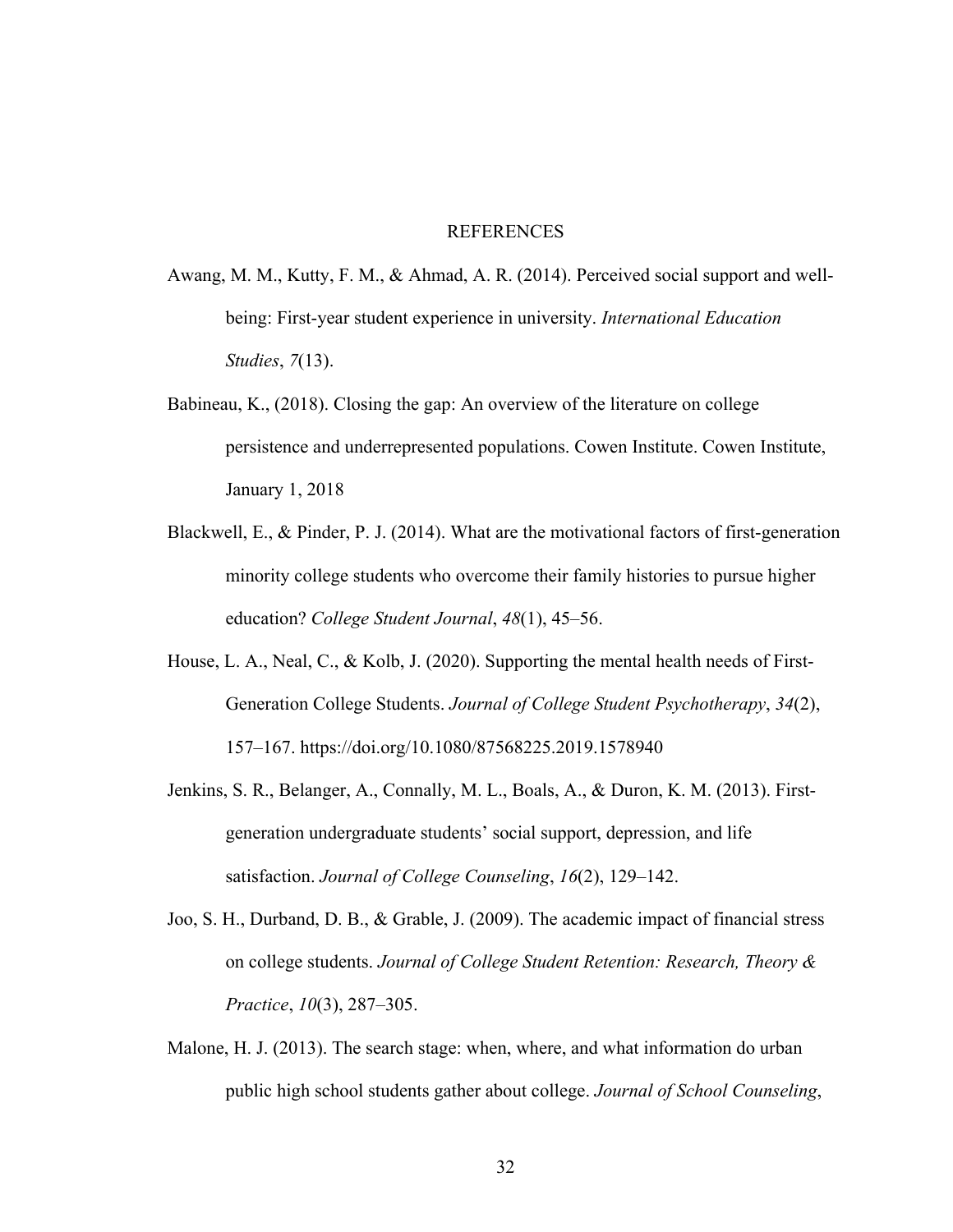https://search.ebscohost.com/login.aspx?direct=true&authtype=sso&db=eric&a*n =* ej1034742&site=eds-live&scope=site&custid=s8479690

- McNeeley, S. (2012). Sensitive issues in surveys: Reducing refusals while increasing reliability and quality of responses to sensitive survey items. *Handbook of Survey Methodology for the Social Sciences*, 377–396. https://doi.org/10.1007/978-1- 4614-3876-2\_22
- Miller, R., & Tatum, S. (2008). The association of family history knowledge and cultural change with persistence among undergraduate low-income, first-generation college students. *Research and teaching in developmental education*, *24*(2), 39– 55.
- Norvilitis, J. M., Szablicki, P. B., & Wilson, S. D. (2003). Factors influencing levels of credit-card debt in college students. *Journal of Applied Social Psychology, 33*(5), 935–947. https://doi.org/10.1111/j.1559-1816.2003.tb01932.x
- Nordstrom, A. H., Goguen, L. M. S., & Hiester, M. (2014). The effect of social anxiety and self-esteem on college adjustment, academics, and retention. *Journal of College Counseling*, *17*(1), 48–63. https://doi.org/10.1002/j.2161- 1882.2014.00047.x

Nunnally, J. (1978). *Psychometric Theory* (2nd ed), New York: McGraw-Hill.

Pratt, I. S., Harwood, H. B., Cavazos, J. T., & Ditzfeld, C. P. (2019). Should I stay or should I go? Retention in first-generation college students. *Journal of College Student Retention: Research, Theory & Practice*, *21*(1), 105–118. https://doi.org/10.1177/1521025117690868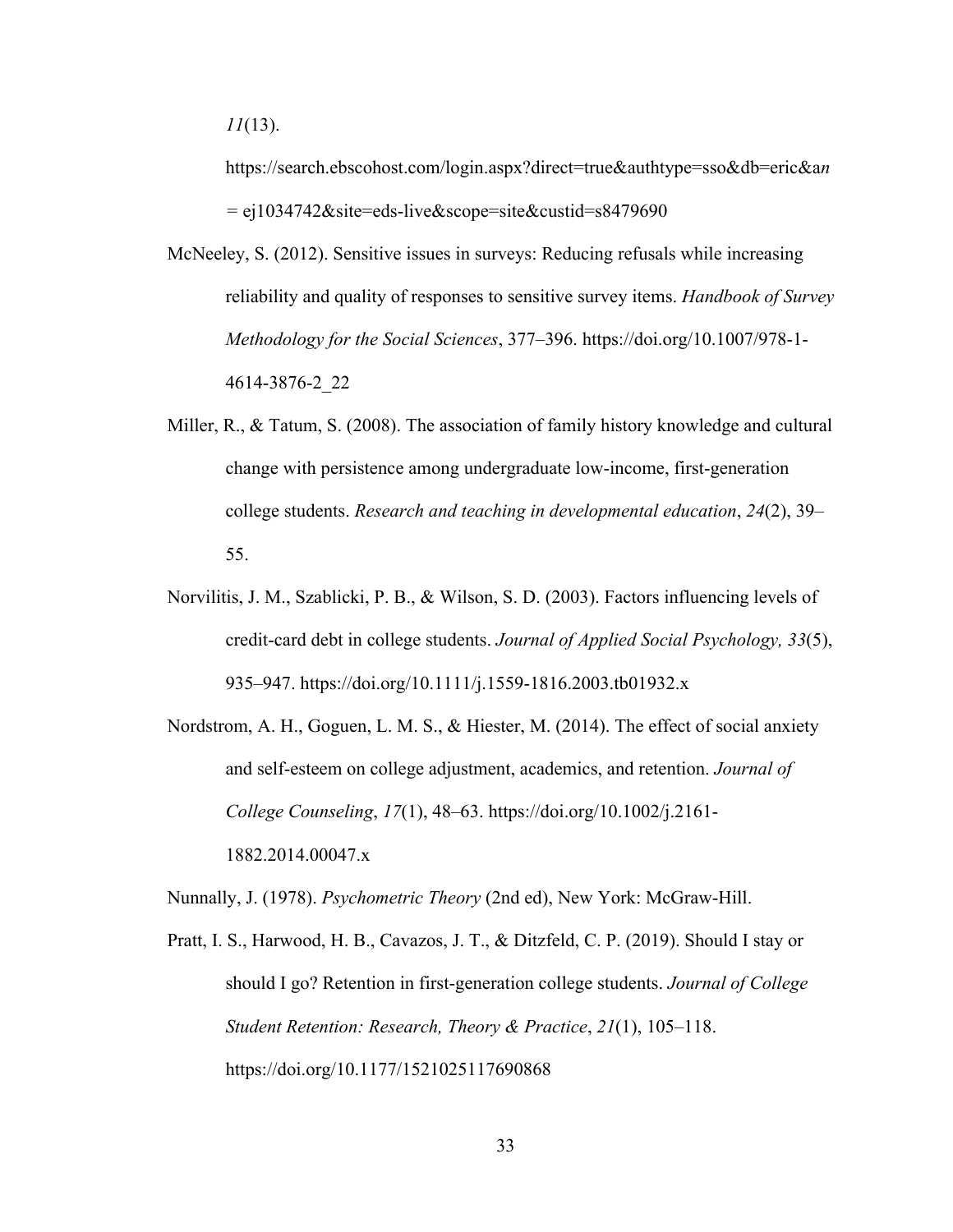- Reeves, A. (2020). *rootEd Alliance Partners with Workforce Solutions of West Central Texas to Improve Postsecondary Outcomes for Rural Students*.
- Setia, M. (2016). Methodology series module 3: cross-sectional studies. *Indian Journal of Dermatology*, *61*(3), 261. https://doi.org/10.4103/0019-5154.182410
- Song, M. K., Lin, F. C., Ward, S. E., & Fine, J. P. (2013). Composite variables. *Nursing Research*, *62*(1), 45–49. https://doi.org/10.1097/nnr.0b013e3182741948
- Stebleton, M. J., Soria, K. M., & Huesman, R. L. (2014). First-generation students' sense of belonging, mental health, and use of counseling services at public research universities. *Journal of College Counseling*, *17*(1), 6–20. https://doi.org/10.1002/j.2161-1882.2014.00044.x
- Tavakol, M., & Dennick, R. (2011). Making sense of Cronbach's alpha. *International Journal of Medical Education*, *2*(2), 53–55.
- Wang, C. C. D. C., & Castañeda-Sound, C. (2008). The role of generational status, selfesteem, academic self-efficacy, and perceived social support in college students' psychological well-being. *Journal of College Counseling*, *11*(2), 101–118. https://doi.org/10.1002/j.2161-1882.2008.tb00028.x
- Wibrowski, C. R., Matthews, W. K., & Kitsantas, A. (2017). The role of a skills learning support program on First-Generation College Students' self-regulation, motivation, and academic achievement: a longitudinal study. *Journal of College Student Retention: Research, Theory & Practice*, *19*(3), 317–332. https://doi.org/10.1177/1521025116629152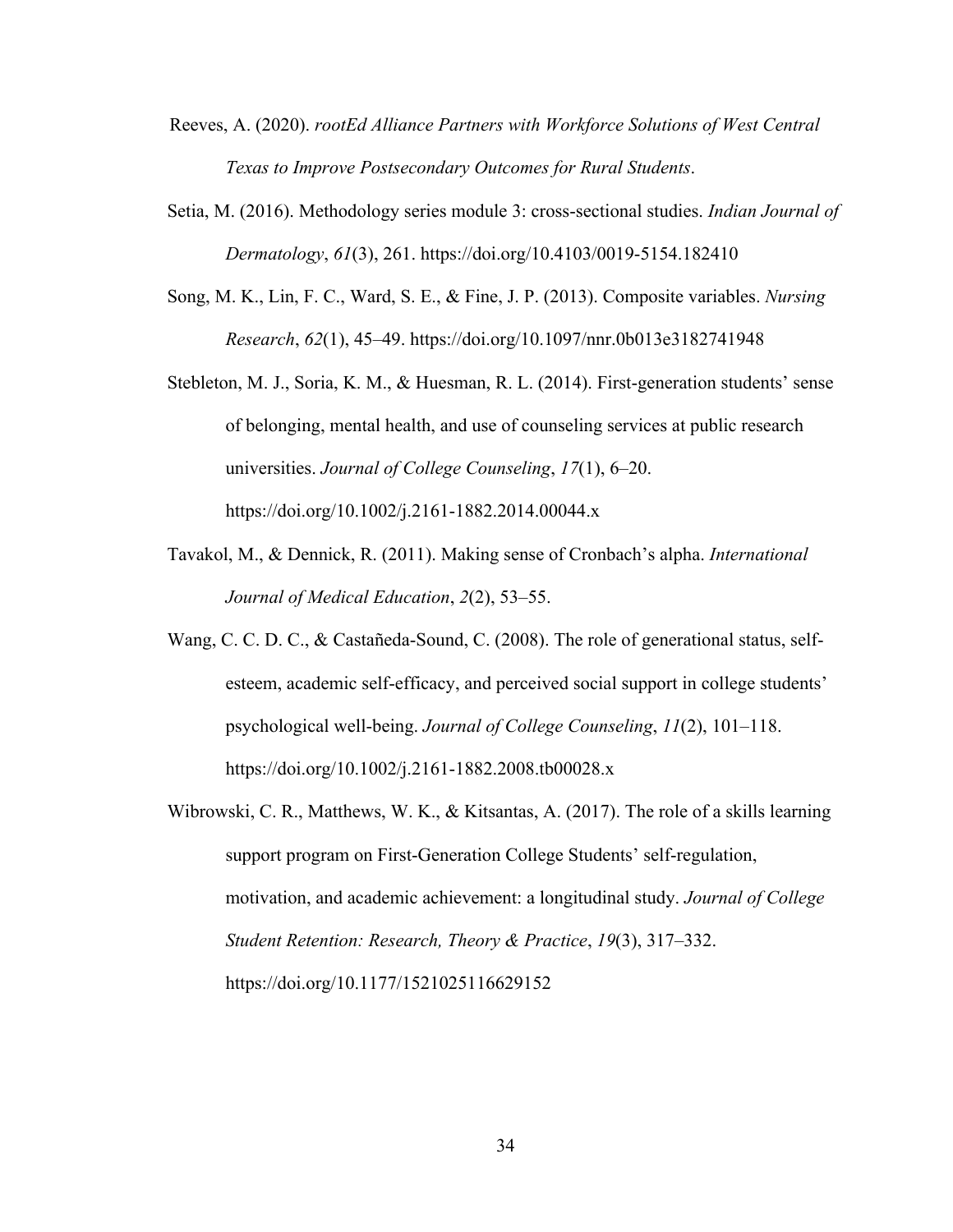- Wongpakaran, T., Wongpakaran, N., & Ruktrakul, R. (2011). Reliability and validity of the multidimensional scale of perceived social support MSPSS. *Clinical Practice & Epidemiology in Mental Health*, *7*(1), 161–166.
- Zimet, G. D., Dahlem, N. W., Zimet, S. G., & Farley, G. K. (1988). The multidimensional scale of perceived social support. *Journal of Personality Assessment*, *52*(1), 30-41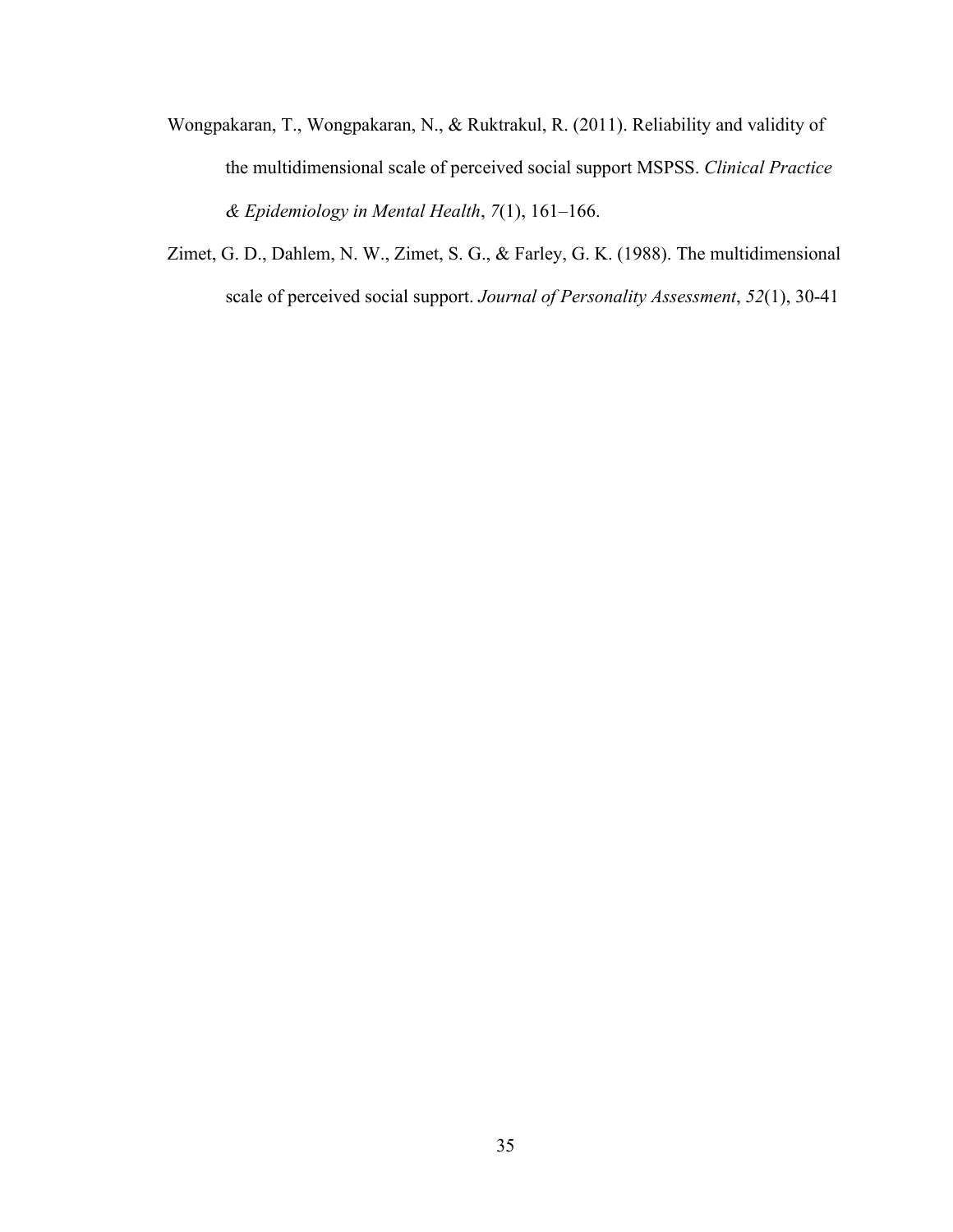# APPENDIX A

### Institutional Review Board Approval Letter